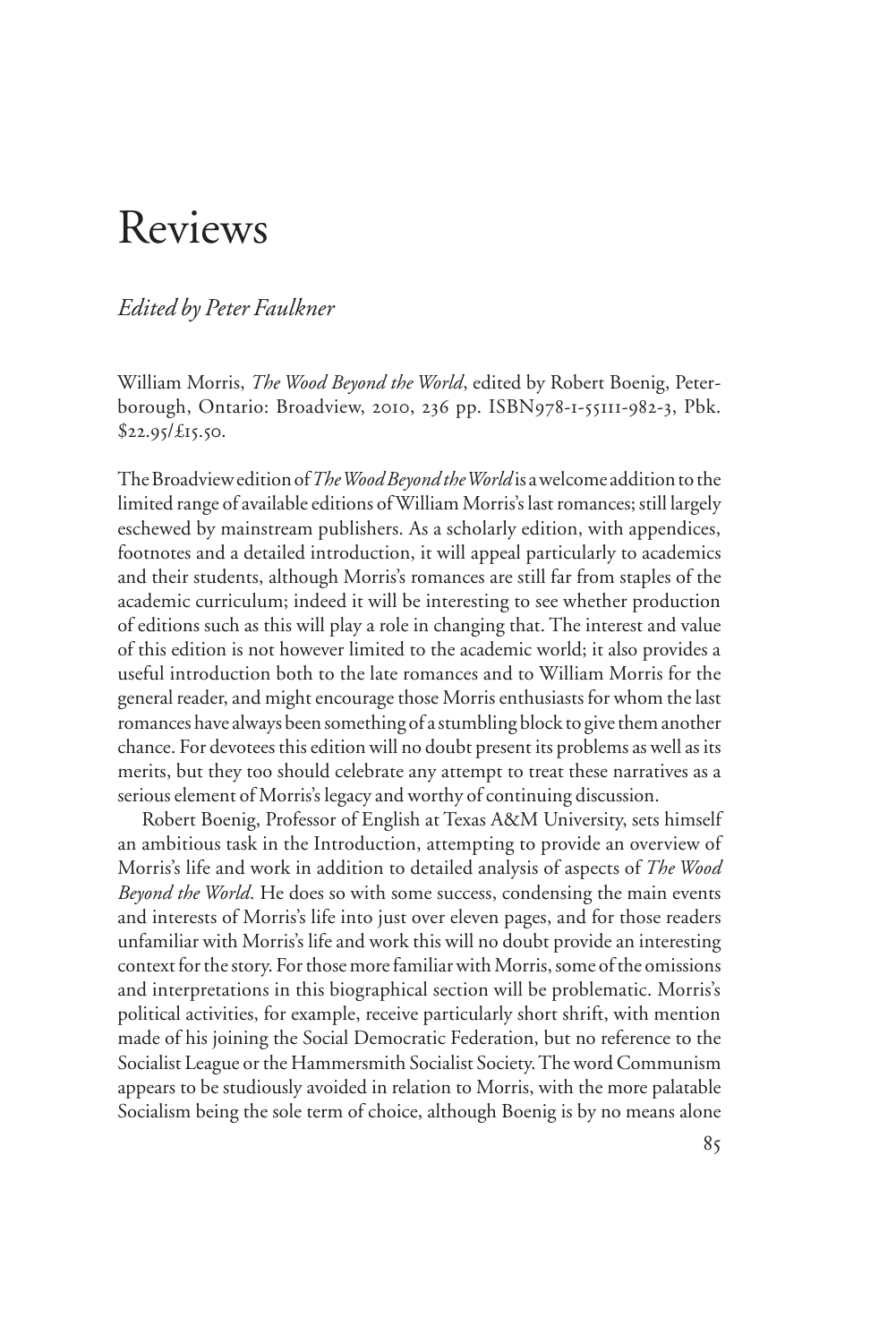in the world of Morris scholarship in demonstrating that preference. Notably, he appears to draw a distinction between Morris's interests in art and politics, referring to them as 'disparate' enthusiasms, (p. 11) and thus overlooking Morris's repeated attempts in his essays and lectures to demonstrate their integral relationship. In fairness, Boenig does refer the reader to Morris's biographers for further information, but even a necessarily potted history of his life should do justice to the importance of the Socialist League and Morris's insights into the relationship between social and economic structures and cultural productions.

It is in the material which follows that the real strength of Boenig's Introduction lies. There is a section on the prose style of the last romances, followed by considerations of *The Wood Beyond the World* in relation to medieval narrative, the visual arts and Morris's Socialism. In his discussion of Morris's prose style, Boenig provides an insightful close reading of an extract from *The Wood Beyond the World*, analysing Morris's use of archaic and Anglo-Saxon-derived words in addition to examining his idiom and syntax. He also contrasts Morris's language in the romances favourably with his translation of *Beowulf*, claiming that 'he exercised the restraint necessary for successful archaizing' in the former, while occasionally taking it 'to extremes' in the latter. (p. 27) C.S. Lewis's essay 'William Morris' is cited in a footnote as providing a defence of Morris's 'archaizing style', (p. 28) although there is no mention of Norman Talbot's excellent article on the same subject ' "Whilom, as tells the tale": the Language of the Prose Romances', published in *The Journal of the William Morris Society* in 1989, which is still the most astute and comprehensive discussion of the subject. Nonetheless Boenig offers a useful exploration of Morris's choice of language and style in his final narratives, and while his conclusion that 'Morris's game is to evoke a longing for the past' (p. 27) is somewhat reductive, he makes a strong case for a reconsideration of the language of the romances which has been so often the focus of criticism.

There is a similarly effective close reading of an extract from *The Wood Beyond the World*, examining its relationship to Pre-Raphaelitism in the section on the visual arts, which also includes a consideration of the aesthetics of the Kelmscott Press edition. Less convincing is the discussion of the narrative in the context of Morris's Socialism, in which Boenig appears to be on less secure ground. He cites the well-known example of the reviewer in *The Spectator* who interpreted The *Wood Beyond the World* as a Socialist allegory, together with Morris's dismissive response, but his suggestion that Morris 'intended the socialist allegory when he first plotted out the book' before 'autobiographical content not given to socialist interpretation interposed' (p. 38) is unconvincing. The relationship between the late romances and Morris's politics is a subject of ongoing debate, and narrow political interpretations of these stories are fraught with difficulties, but the rejection of overt Socialist allegory does not necessitate a denial of the more complex and subtle ways in which Morris's Socialist convictions are articulated in his late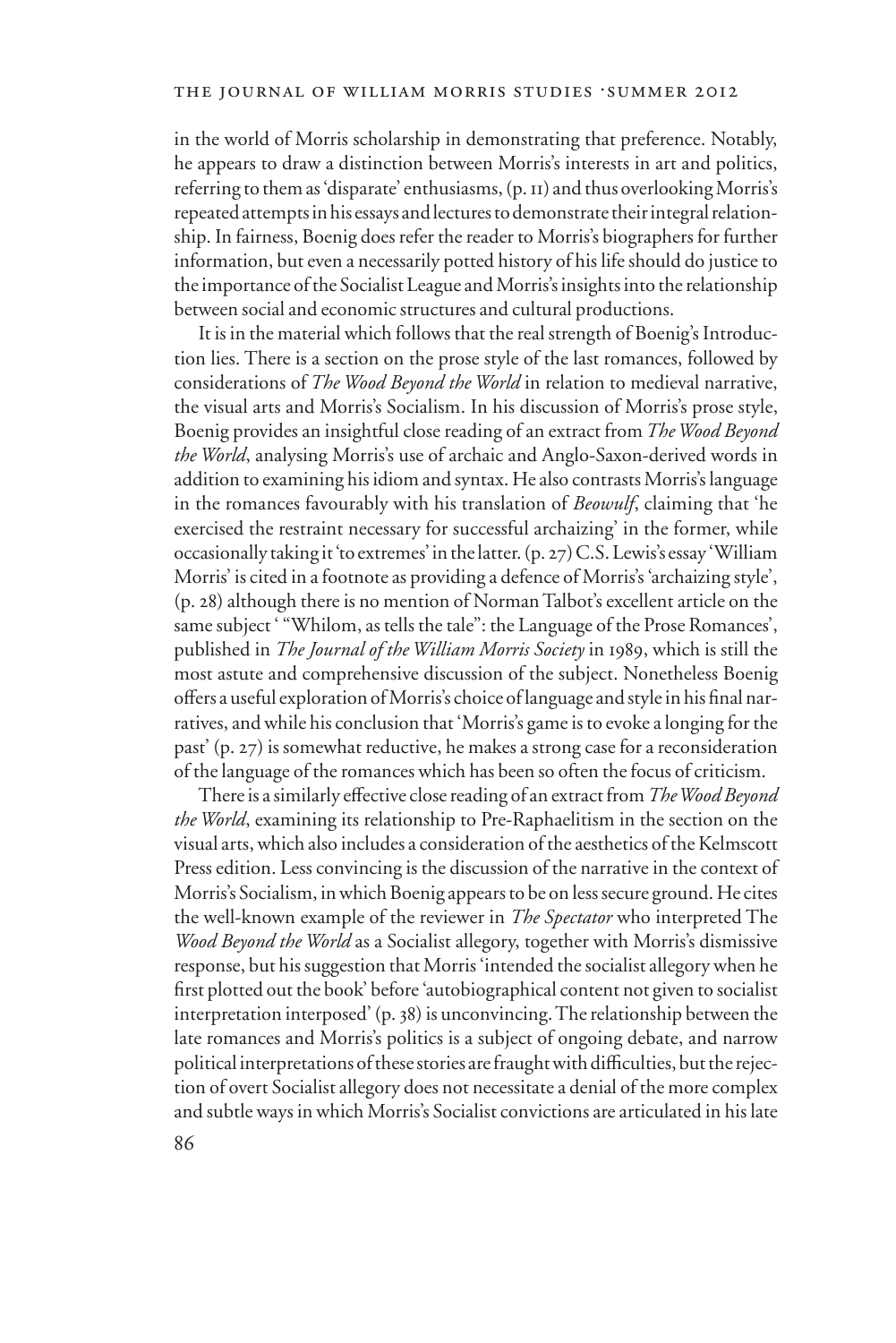reviews

romances.

 The scholarly apparatus which frames the narrative of *The Wood Beyond the World* in this edition also includes a varied range of appendices, and in these Boenig has adopted an innovative approach in his choice of material. Appendix A places the romance in the context of Anglo-Saxon and Medieval narratives, with examples from Malory's *Morte d'Arthur* in addition to Morris and A.J. Wyatt's translation of *Beowulf* and Morris and Magnússon's translation of *The Story of the Volsungs and the Niblungs*. In the brief introductions to these extracts Boenig indicates their relevance for our reading of *The Wood Beyond the World*, and these are certainly valuable additions for anyone wishing to understand more about the ways in which Morris's last romances relate to other aspects of his literary work, and are influenced by earlier stories and writers, although the notably extensive selections from Malory seem rather excessive and need greater justification. Appendix B consists of Morris's article 'How I Became a Socialist', published in *Justice* in 1894, together with 'The Socialist Ideal: Art', which appeared in *The New Review* in 1891. The latter is a less obvious but interesting choice, although its direct relevance to *The Wood Beyond the World* could be further elaborated.

In the final section, Appendix C, Boenig provides extracts from work by Morris's contemporaries, including Karl Marx and John Ruskin, together with Robert Buchanan's scurrilous treatment of Pre-Raphaelitism in his article 'The Fleshly School of Poetry' and William Hurrell Mallock's parody 'How to Make a Modern Pre-Raphaelite Poem'. While these are informative and, in the latter case, entertaining, perhaps the most useful extract included is that from May Morris's 'Introduction' to volume XVII of *The Collected Works of William Morris*, in which she explains the context and process of Morris's writing of *The Wood Beyond the World*. Boenig's description of May's introductions as 'rambling' (p. 232) is unjust (especially as he himself acknowledges the valuable information they contain) and she remains for me one of the most perceptive and sensitive readers of her father's romances in her various introductions to the *Collected Works*. Useful as they are, these appendices would have been enhanced by the inclusion of material relating more directly to Morris's romances from contemporary reviews, or indeed more recent scholarship, and in terms of Morris's contemporaries, George Bernard Shaw and W.B. Yeats are regrettable omissions – Yeats in particular in that he wrote so eloquently about his love of the late romances.

In terms of the text of *The Wood Beyond the World* presented in this edition, Boenig explains that he takes the *Collected Works* version as his base text, as opposed to the Kelmscott edition of 1894 or the Lawrence & Bullen edition published the year after. His justification is that the *Collected Works* edition punctuates the dialogue, unlike the earlier versions, which is admittedly easier for the modern reader, although where there are differences between the three early texts, Boenig has followed the Kelmscott version. Marginal headings have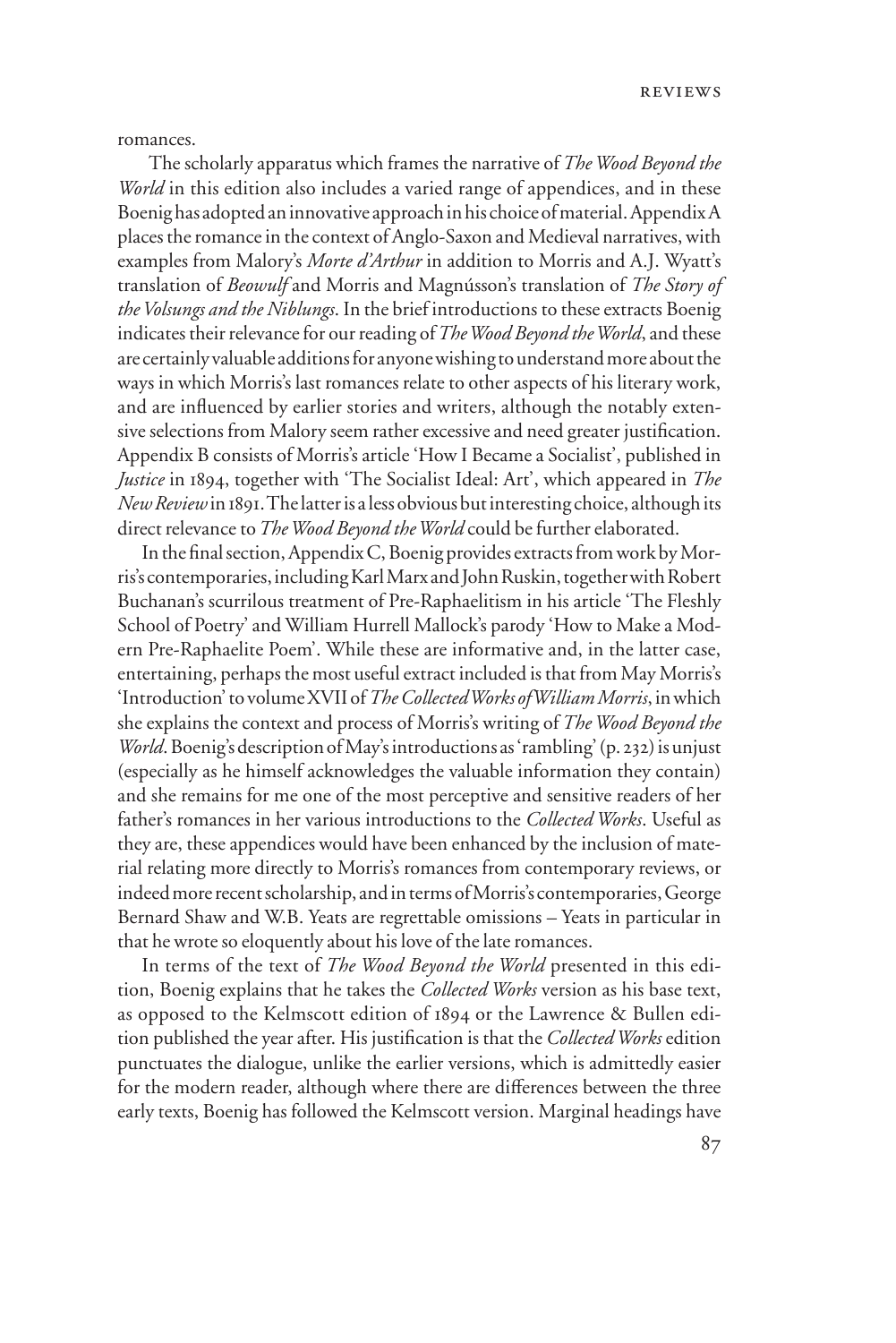however proved a problem in this Broadview edition. These appeared in red in the top corner of the page in the Kelmscott edition, but to compensate for the difference in pagination May Morris placed them in the margins alongside the relevant text in the *Collected Works*, even though this meant that they appeared at various points down the page. Boenig's compromise is to follow May Morris's example but to place these headings in the body of the text itself rather than the margins – something which does not work in that it is both aesthetically unappealing and also fractures the narrative.

That aside, the text of the romance is presented lucidly with a series of footnotes in which textual variations and explanations of words are helpfully included. And herein lies the real issue for the lover of Morris's romances. Seeing and reading *The Wood Beyond the World* in a scholarly format with footnotes and subheadings is a strikingly different experience from reading it in its Kelmscott Press or even *Collected Works* edition, as Boenig would no doubt concur. The romances are only fully appreciated, as I have argued elsewhere, when read in their original form. The combined intellectual and aesthetic experience of narrative, font, marginal headings, leaf and flower punctuation marks and decorative letters is the most rewarding experience for any reader of these works, and the Dover facsimile edition, first published in 1972, proved invaluable for the majority of readers who possessed no access to *The Wood Beyond the World* in its Kelmscott edition. When teaching this romance to third-year undergraduates, armed with their own modern editions, I always show them a copy of the Dover edition in order to give them some idea of what it might be like to read in its original form, and after looking through and reading sections of it, they invariably agree that the romance makes a good deal more sense to them – and holds more immediate appeal – when presented this way.

This is not a criticism of Boenig's approach, for he sets out to do something quite different in this Broadview edition, which I would certainly recommend to my students and the general reader. But I would recommend it with this proviso: read The Wood Beyond the World if you possibly can in the Kelmscott edition first, or at least in a facsimile version, and after that read it again in Boenig's scholarly edition. Then you will have the best of both worlds.

*Phillippa Bennett*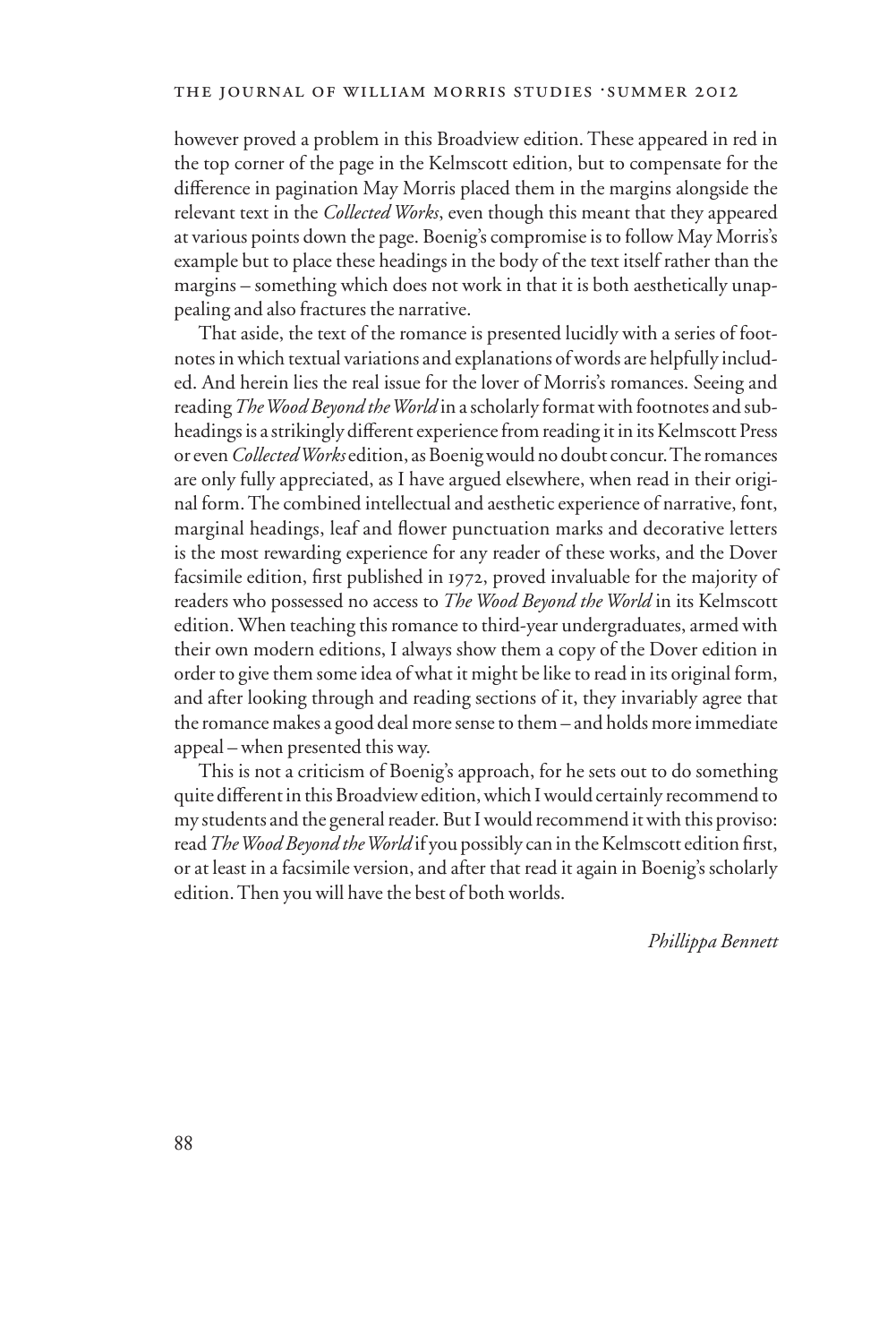Joseph Phelan, *The Music of Verse. Metrical Experiment in Nineteenth-Century Poetry.* Basingstoke: Palgrave Macmillan, 2012, 225 pp., £50. Hbk ISBN 978-0- 230-24746-8.

Joseph Phelan begins his Introduction entertainingly with a negative review of Robert Southey's 1821*A Vision of Judgment*. The reviewer had argued that the poet 'does not ... possess his *Arsis and Thesis* as he ought', and Phelan suggests that this is 'a shortcoming that most modern readers of nineteenth-century poetry might also feel'. (p. 1) His aim in writing this scholarly work is to focus on 'the recovery of nineteenth-century metrical thinking in all its peculiarity and complexity, and on the ways in which this metrical thinking interacts with poetic practice'. (p. 2) Later in the Introduction, he goes so far as to claim that an approach that emphasises metre in this way may bring back to life 'many nineteenth-century poems formerly consigned to oblivion' (p. 8); his examples are the Southey poem*,*  Longfellow's *Evangeline,* Morris's *Love is Enough -* 'an extraordinary experiment in the application of the principles of alliterative verse to modern English poetry' - and Coventry Patmore's *The Unknown Eros.*

Morrisians will clearly have been encouraged by this to want to find Phelan's account of *Love is Enough,* which is given in the third chapter*,* 'Native Traditions: Anglo-Saxon and Alliterative Verse'. Phelan argues that discussions of these matters were wide-ranging and took many different forms until very late in the nineteenth century, when a broadly accepted account of the rules of Anglo-Saxon versification emerged. Some earlier writers had seen the versification as relatively free, others felt it was structured on principles no longer recognisable; some argued that it was 'barbarian' and designed for recitation, and yet others that it was constrained by the habits of the monastery scriptorium. Alliteration rightly came to be seen as a central feature, relating the poetry to Scandinavian and Icelandic verse. Early scholars were J.J. Conybeare, with his *Illustrations of Anglo-Saxon Poetry* of 1826, the Danish writer Erasmus Rask, whose *Grammar of the Anglo-Saxon Tongue* was translated in 1830, followed by the American George Perkins Marsh in his *Lectures on the English Language* in 1863, who argued that poetry in English could be reinvigorated by an infusion of Anglo-Saxon elements such as alliteration. (p. 109) It is in this context that we encounter a section entitled 'The Alliterative Revival: William Morris'. As Phelan suggests, *Love is Enough,* published soon after Morris's return from Iceland in late 1872, though greatly admired by Rossetti, puzzled many of its readers at the time and has subsequently received little critical attention. The structure is indeed complex: an outer frame of rustic lovers, speaking in rhyming octosyllables; the Emperor and Empress in the next frame, in more dignified decasyllables; a third plane, in which a personified Love interprets the action in a dignified heroic metre; the central 'dramatic interlude' of 'The Freeing of Pharamond'; and the mysterious Music in rhymed dactylics,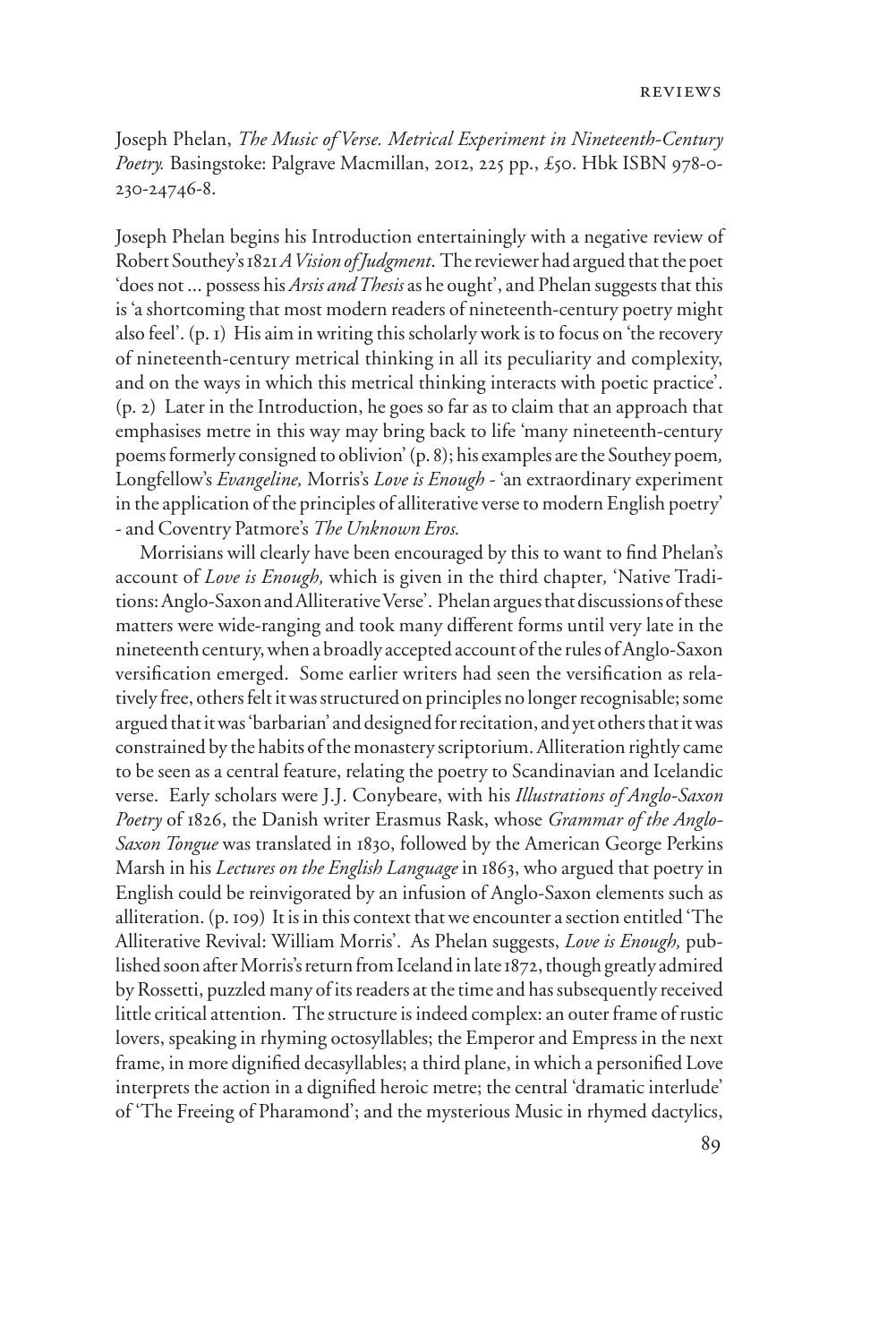which unites the whole.

Phelan argues convincingly that Morris showed an impressive awareness of the contemporary understanding of alliterative versification when he moves to that mode in the Mayor's opening speech, and in the interlude or morality play that follows and is at the centre of the work. The speech opens thus:

Since your grace bids me speak without stint or sparing A thing little splendid I pray you to see: Early is the day yet, for we near the dawning Drew on chains dear-bought, and gowns done with gold ...

 Phelan examines this in some detail, and follows with a consideration of other passages of the poem. He considers the justice of Patmore's statement that while Morris sometimes used the form to 'excellent effect', it would have been better if he could have adhered more closely to 'the alliterative law of the original metre'.  $(p,III)$  Phelan considers different ways in which the lines may be read, suggesting that reluctance to admit the presence of a mid-line caesura led to 'rushed and garbled' readings, but also remarking that other readings could be 'laborious'. He concludes that 'Morris's innovation of making the whole line rather than the hemistich [half-line] part of an alternating couplet produced effects at once too novel and too subtle for many of his contemporaries'. (p. 117) At the end of this section, Phelan goes on to discuss 'The Message of the March Wind' – from *The Pilgrims of Hope* – published in long lines in the 'trade' edition of *Poems by the Wa*y in 1893, in which most of us encounter it, but with its long lines divided into half-lines in the Kelmscott Press edition of the same year. He points out, accurately, that this form brings the poem 'closer to Morris's ideal of an English poetry reinvigorated by the strength of its Anglo-Saxon and Nordic precursors'.  $(p_{117})$  But it seems to me that the English eye finds such short lines problematic when used extensively.

We have considered the third chapter first because of its attention to Morris. The other substantial chapters deal respectively with 'The English Hexameter in Theory and Practice', and ' "The Accent of Feeling": Towards Free Verse'. The account of hexameter begins with Southey's *A Vision of Judgement'* (1821), then considers the theory and practice of William Whewell and J.S. Blackie, the 'liberation' of the hexameter in Longfellow's *Evangeline* (1847) and Clough's *The Bothie of Toper-na-Fuosich* (1848)*,* and ends with the views of Arnold, Clough and Francis Newman, whose 'ballad' translation of Homer Arnold savaged. Phelan argues that by the 1860s interest shifted to alliterative poetry and experiments with ametrical verse (the subject of the third chapter), and that the hexameter reverted to being mainly a subject of 'antiquarian curiosity' (p. 77); he cites (p. 87) W.J. Stone's 1899 essay *On the Use of Classical Metres in English Verse* with its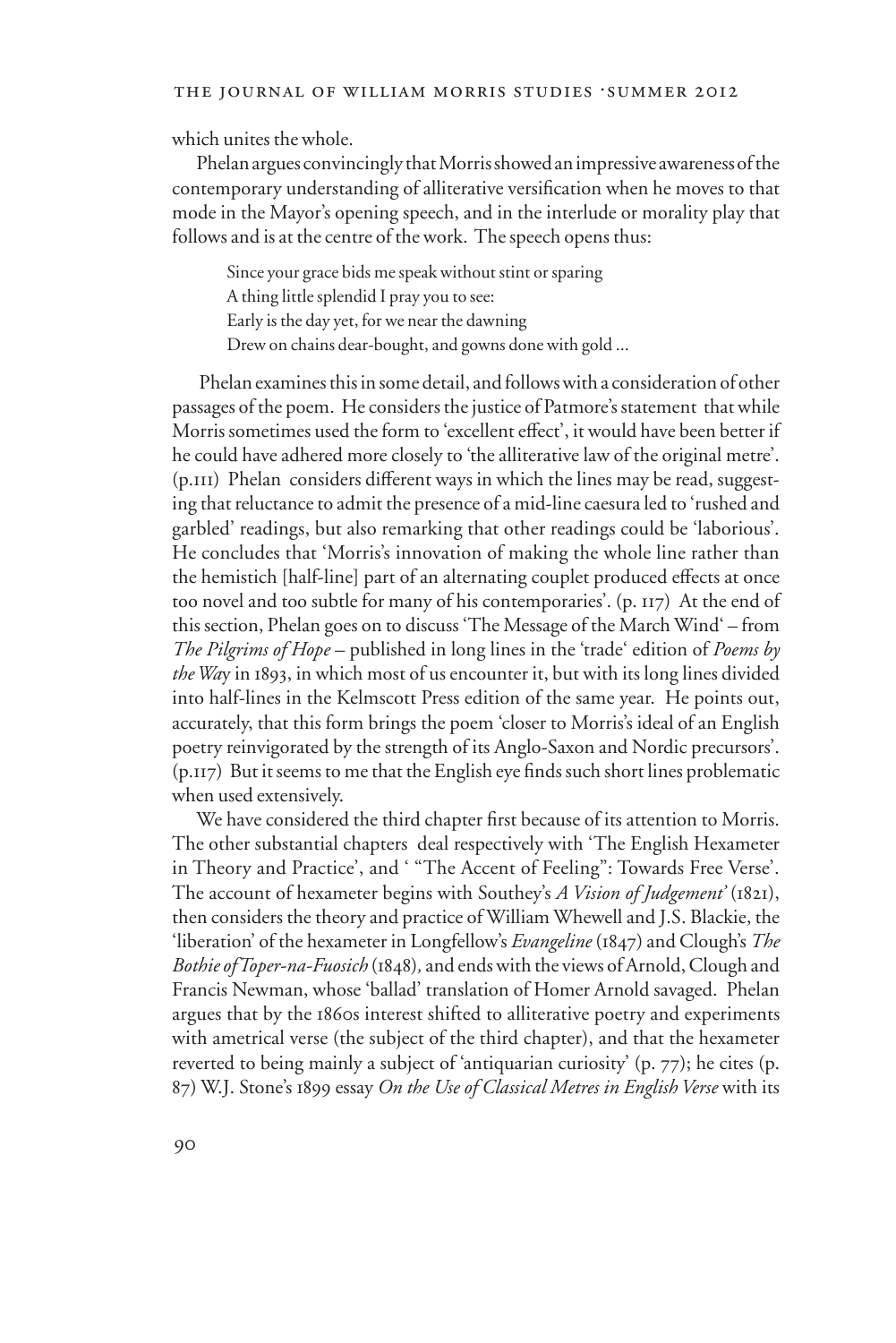dismissal of English hexameter as a shoddy form whose lines 'can be reeled off by anybody'. (p. 87)

This is highly disappointing from the Morrisian point of view, since it denies the possibility of considering Morris's *Sigurd the Volsung* (1876) or his translations of the classical epics in this context. Reviewers of *Sigurd* did not find it easy to describe its versification, but some referred explicitly to hexameter. The *Atlantic Monthly* saw Morris as having found the best form for the English epic: 'A hexameter composed like this, of iambic and anapestic feet with a constant variety of relative arrangement and fluctuating caesura, has many of the qualities which render the Latin hexameter most delightful'. Theodore Watts was less appreciative of the choice of metre, but his reason was that 'English hexameters are essentially lyrical, and therefore unfit for the heavy business of dramatic narrative'. Francis Hueffer remarked that the poem was in English hexameter in the sense that its lines 'contain six high-toned or accentuated syllables'. Jane Ennis, the editor of the Thoemmes Press edition of *Sigurd* in 1994, states that its meter is 'anapaestic hexameters' with additional alliteration. The fullest account is that by Herbert Tucker in his magisterial *Epic* in 2008:

His six-stress line freely employs an ambling Greekish-Latinate hexameter, typically in triple anapestic-dactylic rhythm, over a constant eight-beat structure that stems from vernacular English balladry ...

Tucker has already discussed the 'folk-hexameter' of *Pilgrims of Hope,* and he goes on to show that Morris uses 'the same common measure' in his translations of the national epics of Virgil, Homer and *Beowulf.* All this does not imply that it is adequate to describe *Sigurd* as simply hexametric, but it does raise the question why Phelan does not give any consideration at all to what is arguably Morris's greatest poetic achievement. In view of the respect for Morris shown in his account of *Love is Enough*, it is difficult indeed to understand this omission.

In his final chapter "The Accent of Feeling": Towards Free Verse', Phelan argues that earlier writers sometimes credited with trying to create 'proto-free verse' such as Milton, Blake, Southey and Arnold were in fact pursuing alternative metrical ideals in the attempt to make their verse more expressive. This is clearly the case also with Hopkins. Attention is drawn to oddities like Martin Tupper's *Proverbial Philosophy* and Samuel Warren's *The Lily and the Bee* – a poem in praise of the Great Exhibition. The major figure is necessarily Walt Whitman, whose interest in 'contemporary theories of language' and insistence on the importance of 'thought' is emphasised. (p. 159) Phelan quotes some recently discovered notes by Whitman about verse forms, which he describes as 'a kind of Rosetta stone for Whitman scholars, revealing the surprising depth and range of his reading on the subject of versification'. (p. 161) Whitman is contrasted favourably with Swinburne, in whose poetry 'sound and sense exist on different planes',  $(p. 173)$  a view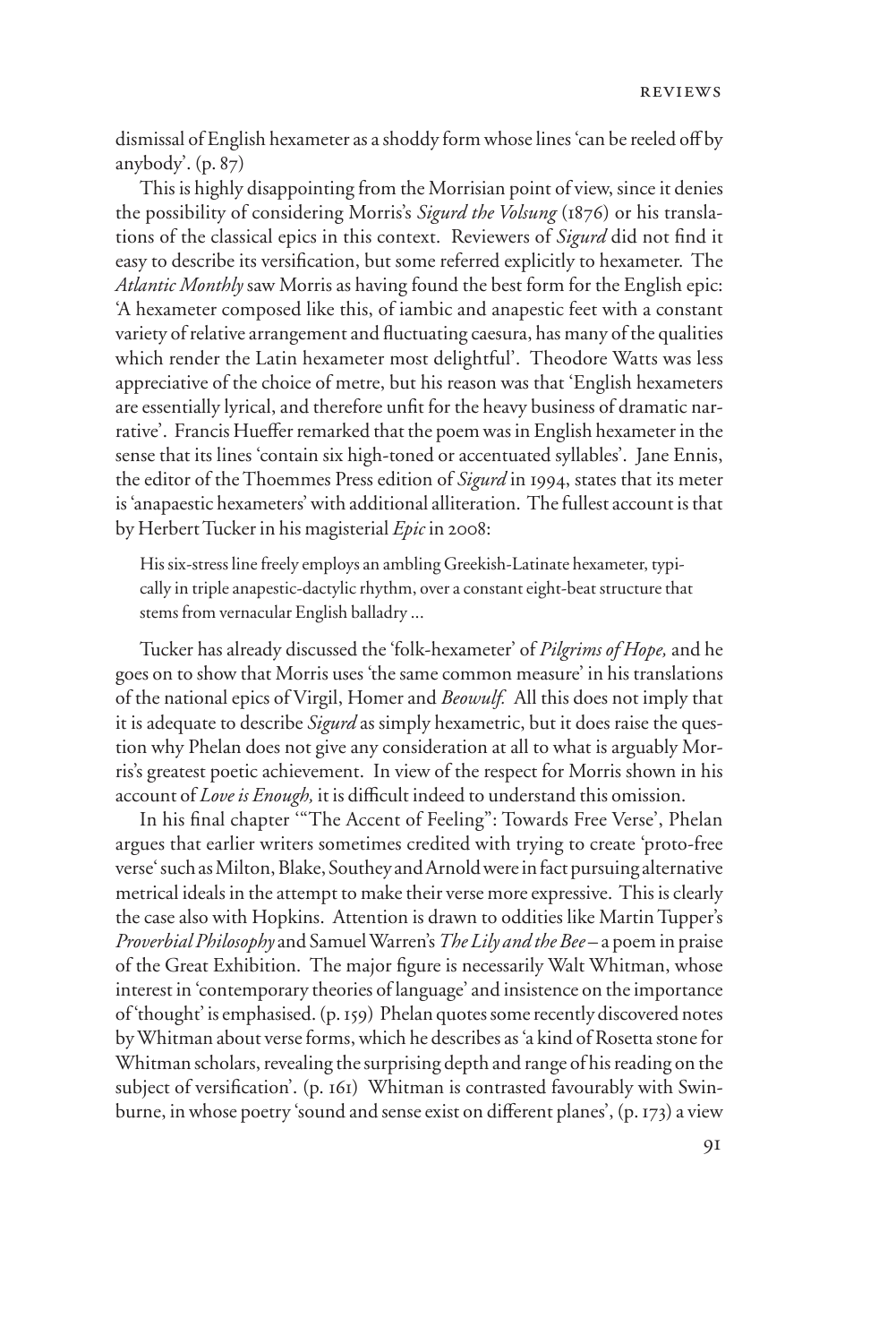#### THE JOURNAL OF WILLIAM MORRIS STUDIES .SUMMER 2012

that recent Swinburne critics have been trying to disprove. Phelan suggests that Robert Bridges's *Milton's Prosody* provided terms which proved useful to Modernists such as Pound and Eliot. He concludes with Eliot's 1942 lecture 'The Music of Poetry' and its mysterious claim that only when the conventions and traditions of poetry are suspended can the poet hear the 'etherial music ... which has hitherto chirped unnoticed in the expanse of prose'. (p. 180)

There is plenty to learn for this scholarly book, but I do not think that it justifies the claim made in the Introduction that the approach adopted by Phelan, which emphasises metre, may bring back to life 'many nineteenth-century poems formerly consigned to oblivion'. I don't believe that *A Vision of Judgment* can ever recover from Byron's brilliantly dismissive scorn, or that Longfellow's *Evangeline* or Coventry Patmore's *The Unknown Eros* will become critically respected because they show sophisticated versification. Even *Love is Enough* will probably remain little read, though it would be good if a Morris critic would use Phelan's work to do what Phelan does not attempt to do: relate the skilled versification to an analysis of the poem's themes and ambition.

The attractive cover of the book makes use of the design 'Poesis' by Morris and Burne-Jones for the Royal School of Needlework, which I don't remember seeing reproduced before. Poesis appears to be instructing a young angel; she holds a pen and is writing in a large book, presumably obeying or specifying the rules of prosody. Phelan's book deserves attention for the light it throws on such matters, perhaps too easily ignored in our libertarian days.

#### *Peter Faulkner*

Martin Crick, *The History of the William Morris Society*, London: The William Morris Society, 2011, 248 pp. Pbk, ISBN 9780903283304, £15.

The idea of a history of the first fifty years of the William Morris Society was initially mooted in 2000, but reaction from trustees when canvassed was, to say the least, unenthusiastic. Ronald Briggs, its Secretary for over twenty years until 1980, and a figure who looms large in this history right into the new Millennium, responded by saying 'I can see no good purpose in raking out the unhappy differences which racked the Society for some years from 1980 and which seemed very un-Morrisian'. (p. 160) Lionel Young , one of Briggs's chief critics, and for many years the Society's Treasurer, was equally unhappy, writing that a history would 'stir up a hornets' nest' because 'from 1980 onwards there were really bad things happening'. (p 161) It is a credit to the Society that it pressed on with the project, though perhaps fortunate that it took more than a decade to come to fruition – an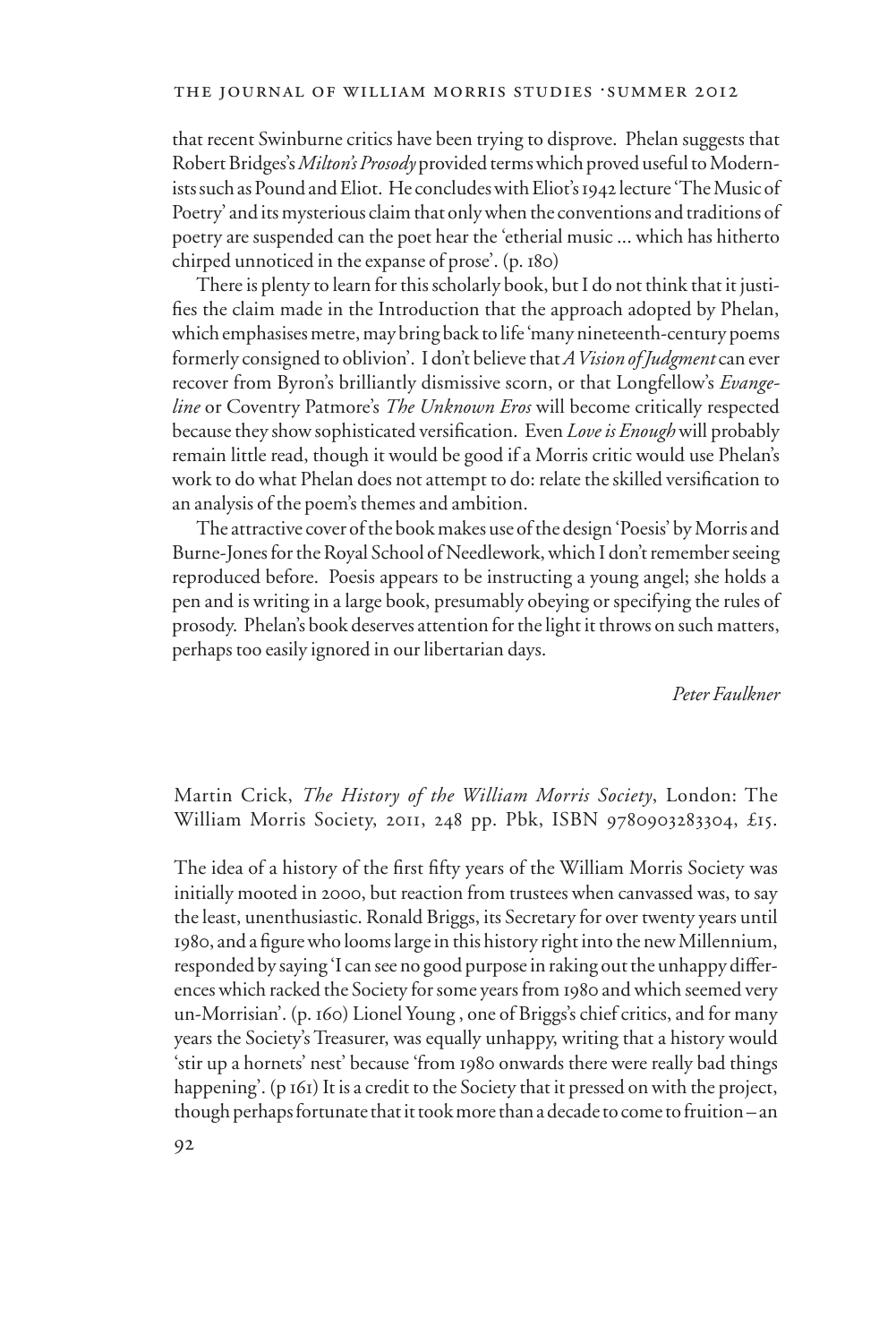interval during which almost all of the protagonists in its most difficult period retired from day-to-day activities of the Society, and many died.

Martin Crick, a member of the Society and a historian, who has also written a history of the Social Democratic Federation, has produced a thorough, fair and comprehensive guide to the first fifty years. And boy what a story! As Joseph Mirwitch, a Committee member for many years self-deprecatingly summarised the 'events' to the 2002 AGM '... never in the history of literature has an author had so thrilling a plot, so surreal events to tell of, and a cast of such colourful characters and yet produced so bland an account'. (p. 149) A decade later, this book lays it all out in rather more dramatic and readable style.

So why all the fuss? Carlyle is partly remembered for his aphorism that history is about the lives of great men, and the History of the William Morris Society tends to bear this out. The problem is that the 'great man' at the centre of this story is not William Morris. Crick traces the origin of the Society from a letter to *The Times* of 13 September 1955, which sets out its proposed aims: 'to promote a forum for the exchange of ideas on [Morris's] contemporary influence over the whole range of his artistic and political activities'. (p. 28) What Crick's history reveals though is something which has bedevilled many a small voluntary organisation; the disproportionate influence of one or two strong characters on its culture and direction. One person above all others stands out in this history – Ronald Briggs. There is no doubt that Briggs's sheer commitment to the Society, and the force of his personality, carried it forward for many years. Crick records many occasions on which he complained that the Committee basically just turned up to meetings and in between did nothing. Edmund Penning-Rowsell, probably Briggs's sternest critic, was, as early as 1958, complaining that 'I scent a certain l'etat c'est moi-ism' in Briggs's attitude towards the Committee, remarking 'I know you feel that the Committee members do less than they might, but my experience is that the less they are called on to meet, the less responsible they feel'. (p. 42)

The worm at the heart of the Society at this point was, ironically, Kelmscott House. The house is crucial to Morris's life and achievements in a way that nowhere else he lived was, apart from Kelmscott Manor. It is unsurprising therefore that when the opportunity arose to acquire it, via a bequest by the then owner Helen Stephenson in late 1969, the Society leapt at it. Unfortunately, the Committee at the time, with the sole exception of Penning-Rowsell, did not think through the implications of owning and managing a valuable property expensive to maintain. Its future and an unfolding financial crisis which accompanied it, determined in large part the Society's activities and priorities over the next thirty years, the problem only being finally resolved in 2002. By that time the bulk of the house had been lost to the Society for the previous twenty years – ever since the lease was put on the market by the trustees in October 1982 (for £950,000), and featuring in the *Sunday Times* as its 'house of the week'.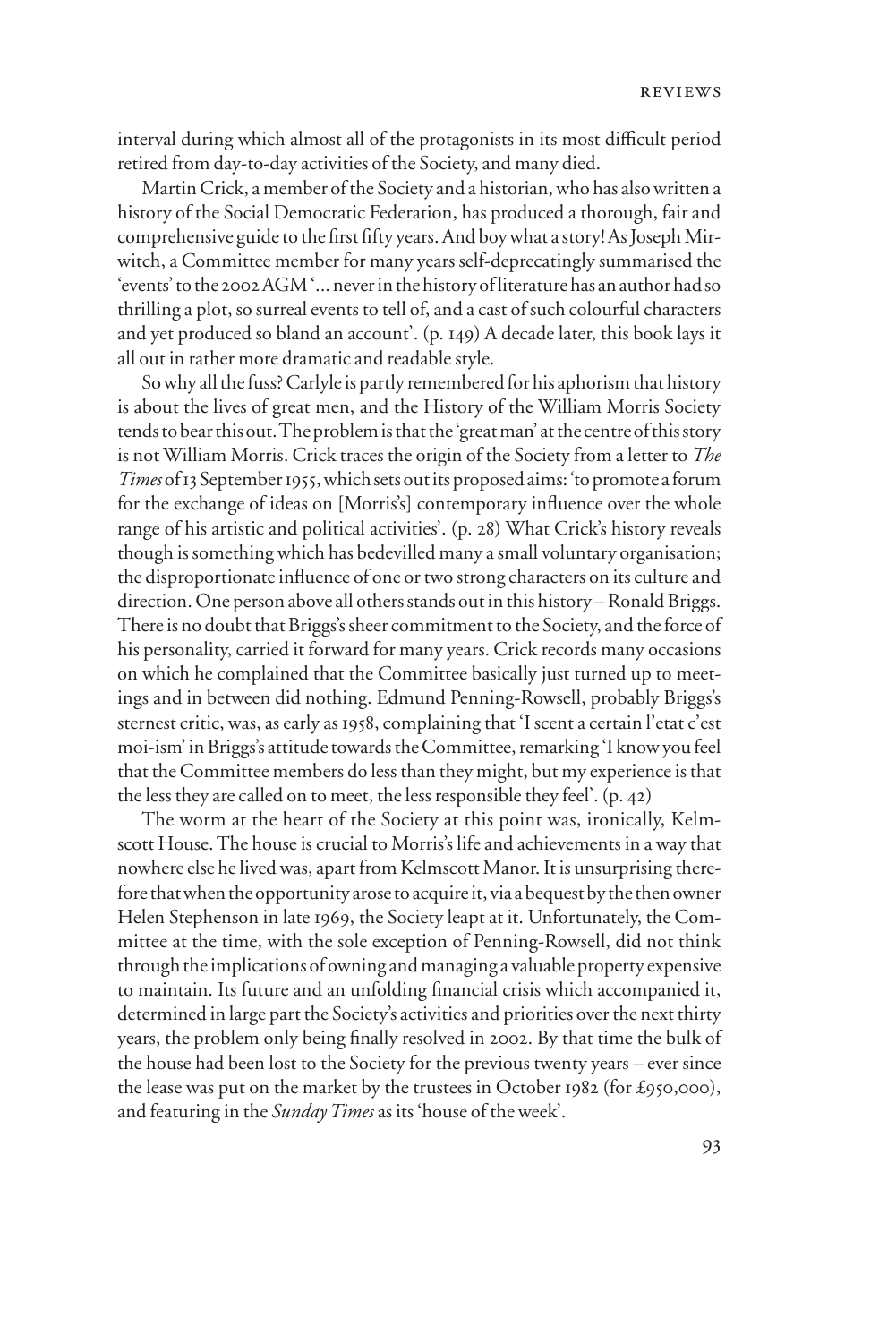Crick records that the early years of ownership of Kelmscott House were joyful in a bohemian way, with the creation of a William Morris Centre, and the appointment of a series of Research Fellows from overseas supported by the Leverhulme Trust, most of whom went on to make major contributions both to the Society and to Morris studies. Indeed, development and sustenance of an American Society, effectively formed in 1958, and a Canadian Society from 1983, were in significant part, achievements of the group of Fellows who passed through Kelmscott House at that time: specific chapters are devoted to the histories of both of these parallel societies.

But the Society lacked both the finances and the organisational capacity either to renovate the very dilapidated house or to establish a properly resourced William Morris Centre in it. Its preservation nevertheless became an obsession for many, particularly Ronald Briggs, who, according to some accounts, gave the impression of owning the place, including at one stage installing his son. As Crick puts it 'he and others were seduced by the notion of owning Morris's house'. (p. 88) One observer was more blunt, saying 'it was like the donation of Constantine to the Christian church, a society devoted to spreading the word ... changed to a group of middle-aged men playing with a doll's house'. (p. 88) Crick's history certainly gives the impression that this long-running fracas over the control of money and property all-too-often diverted the Society from its founding purposes. Members and potential members failed to receive the most basic level of service.

From the perspective of the present, the early days seem to be characterised by a kind of 'great and good' elitism (there were complaints that all of the Committee lived in Hampstead), with those associated either with May Morris or Morris himself, given special reverence. It is noticeable too that until the late 1970s the Society was heavily dominated by men. Just one member of the first Committee elected, a Miss B. Goshawk, was a woman, and she merits just one further passing mention in the history, in contrast to well over sixty for Briggs. Such gender imbalance obviously reflected the nature of the wider society in which the Society operated, but does not suggest – despite a significant sprinkling of Communist and Labour Party activists amongst its leading members – that there was very much desire to challenge it via the Society's own practice.

The desire to connect Morris's thought to the present day was always there, and the Newsletter, and the increasingly respected *Journal*, gradually developed and consolidated as the years went by, the essential glue to maintaining a Society presence for members outside London. They were supplemented by an increasingly diverse programme of events, some in collaboration with other organisations such as The Institute of Contemporary Arts, and the Lucas Aerospace Shop Stewards Combined Committee (1981; 'What future for work?'). In terms of energy and visibility, the turning point seems to have been the mid-1980s, with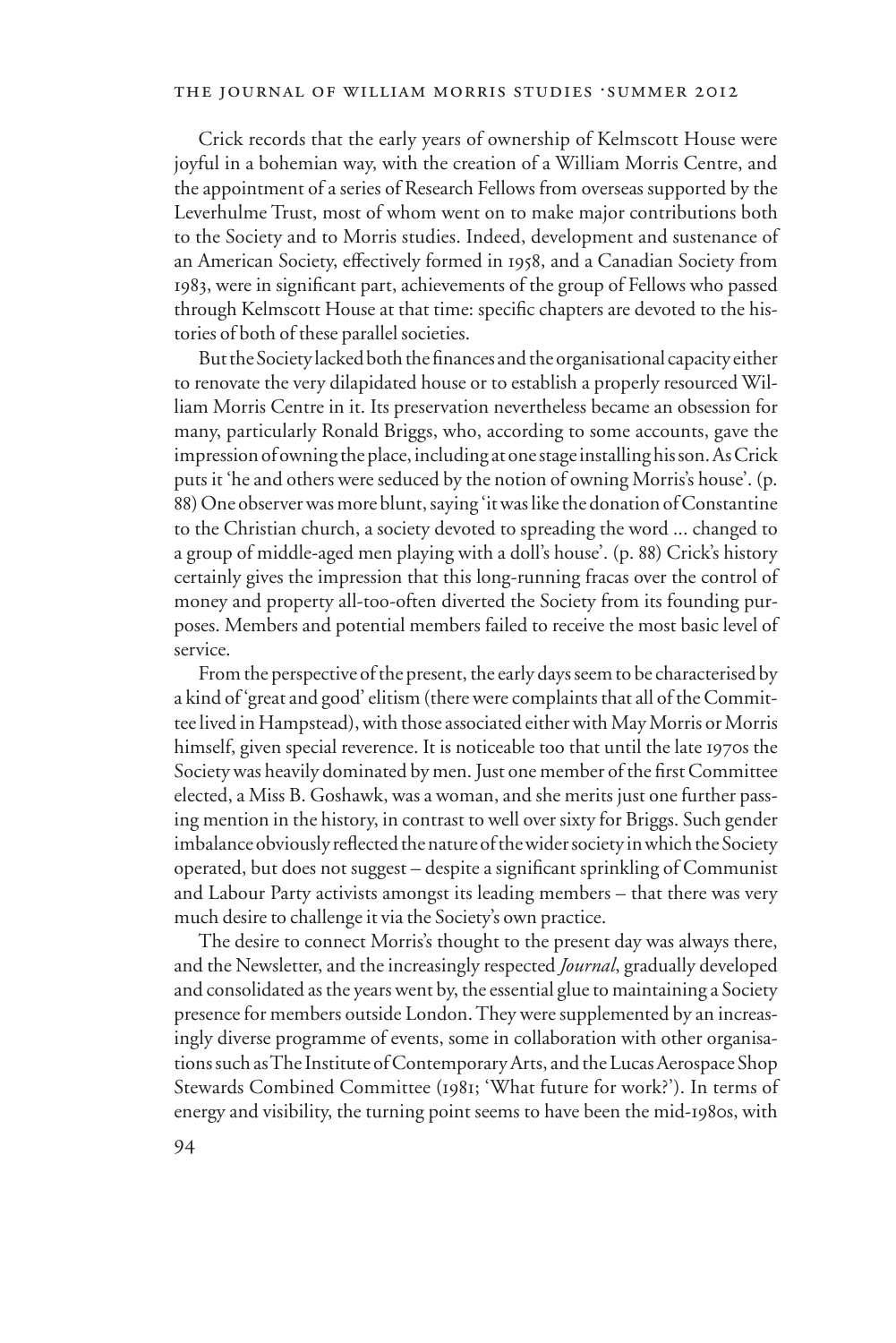activities reflecting changes in the wider political culture with the emergence of new social movements based on race, feminism and the environment, and challenges to the nature of technology and work. Crick pin-points this shift of emphasis to a symposium 'How we live and how we might live' in March 1986, organised with Friends of the Earth, which he characterises as 'a new departure for the Society'. (p. 109) The trend was consolidated by activities associated with the hundredth anniversary in 1990 of the publication of *News from Nowhere*, which provided an opportunity to bring Morris's ideas to a wider audience in a conference entitled 'Utopia Today', with contributions including utopia and sexuality, the nature of work and art, the role of architecture, ecology, and the problems of markets, and planning in a socialist society.

It was also reflected in changes in the composition of the Committee. Crick comments that by the mid 1990s the Committee contained a mixture of 'longstanding members who had been involved in the previous disputes [during] the [19]80s ... and new younger members who did not regard ownership of the House as sacrosanct and felt ... it [to] be an encumbrance and a hindrance to the Society's prime purpose, which was educational'. (p. 143) The wide-ranging and successful Centenary Conference at Exeter College, Oxford in 1996 reflected this new confidence and desire to emphasise the educational aspects of the Society's mission. Even so, disputes over Kelmscott House continued to cause considerable strife, with the Secretary of the Society, Derek Baker, resigning in 1997 after a particularly acrimonious meeting. Crick records that 'others also commented on the ill-feeling and abusive tone of many of the meetings which Ray Watkinson [a former President] found "shocking and un-Morrisian"'. (p.144)

Crick does not spare the protagonists in this honest and at times distressing history. He lays bare the dark heart of the Society, and it is unsurprising that a number of people were unhappy with the prospect of its revelation. It is a tribute to his skill as a historian that the results are instructive rather than prurient. Anyone who has been active in the labour movement or the voluntary sector, while perhaps being shocked at some of the vitriol and un-comradely behaviour, will none-the-less recognise the pressures which a combination of passionately held views and deployment of very scarce resources, can create. The most recent decade of the William Morris Society, only part of which is covered here, has been marked by a far more temperate and focused approach to promoting the original idea of 'a forum for the exchange of ideas on his contemporary influence over the whole range of his artistic and political activities', and the ways in which its business is conducted. The results, in terms of membership, the range of Society activities, a highly successful conference to celebrate the Society's fiftieth anniversary ('William Morris in the Twenty-first Century'), and the profile of Morris himself in current cultural and political discourse, are reflected in that.

*Martin Stott*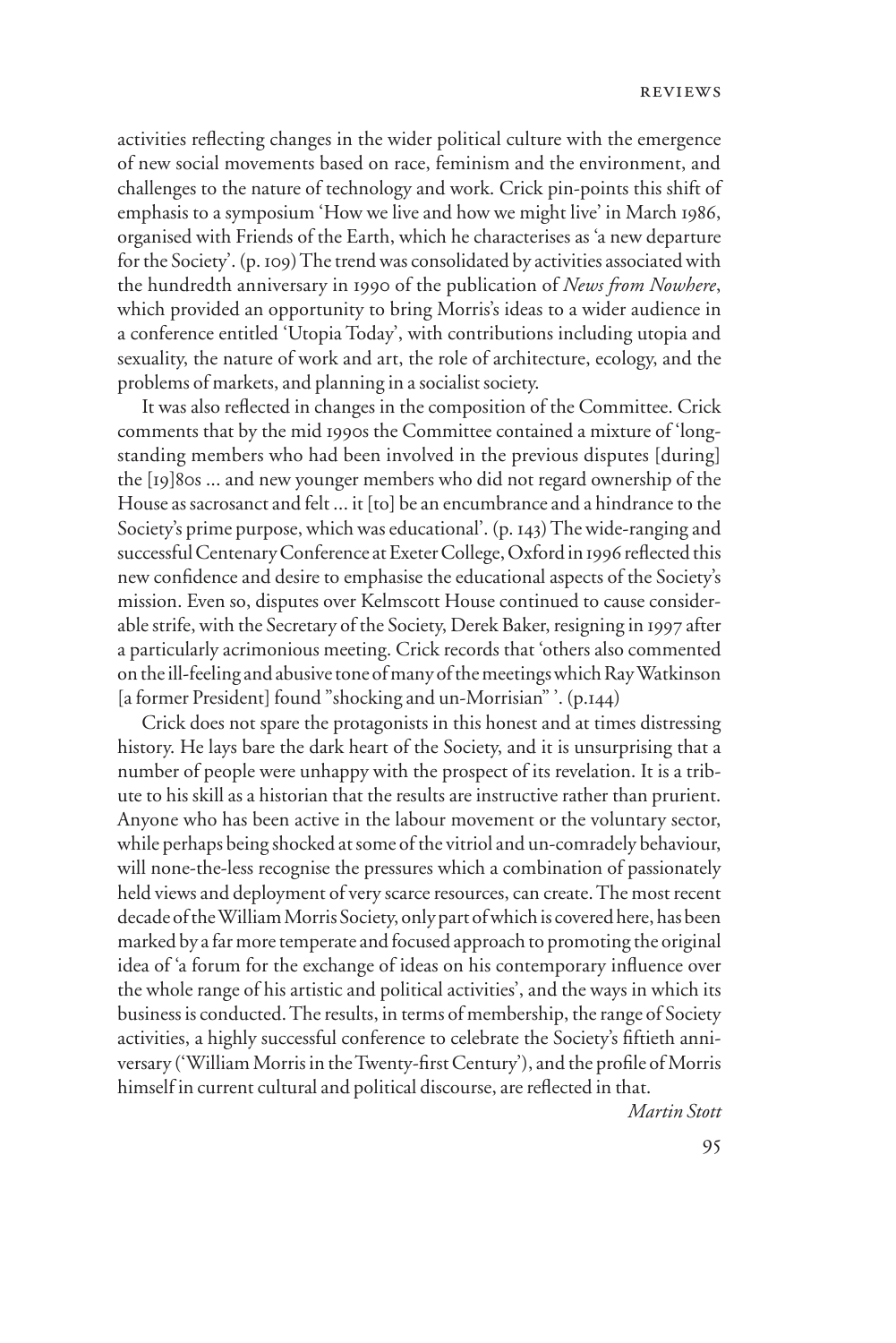### THE JOURNAL OF WILLIAM MORRIS STUDIES .SUMMER 2012

Fiona MacCarthy, *The Last Pre-Raphaelite. Edward Burne-Jones and the Victorian Imagination*, London: Faber & Faber 2011, 629 pp., thirty-one colour illustrations, thirty-three black-and-white photographs, thirty-two illustrations in text. ISBN 978-0- 571-22861-4, £25.00.

With its striking cover of the female head from *The Beguiling of Merlin* rather than a depiction of the artist, this is a splendidly lively and thought-provoking biography, and an admirable follow-up to the author's equally thorough account of William Morris. The publishers too are to be congratulated on the number and quality of the illustrations and the book's overall design. Its Preface offers some thoughtful comments from the perspective of the completed biography, and its twenty-seven chapters take us at a brisk pace through the eventful life of the artist, from the small beginnings in Birmingham, through Oxford and the meeting with Morris, to the marriage to Georgie, establishment of the Firm, the four important visits to Italy, the dramatic and unsettling affair with Maria Zambaco and the later passionate asexual relationships with younger women; we pass on to Burne-Jones's achievement of public success as a painter via the Grosvenor Gallery from 1877, through his later years of unceasing effort in his studio at the Grange and relaxation with his family in rural Rottingdean, to his death and funeral; the Epilogue describes the fall and recovery of his reputation as an artist. This is familiar territory, but MacCarthy brings to her narrative a lively style, and draws effectively on Burne-Jones's numerous and illuminating letters to a variety of correspondents. As she notes, we have no complete – or even incomplete – edition of these letters, but she has been industrious in tracking them down and incorporating them skilfully into the story. She does not idealise Burne-Jones, nor does she criticise him; the facts of his behaviour in his marriage, for instance, are recorded in a way that will make most readers feel sympathetic to Georgie, but at the same time they will be able to see how Georgie's stoical self-possession was problematic for her husband, who responded so sensitively to women prepared to admit that they were in any kind of trouble and needed support. All in all, one would judge Burne-Jones to have been a successful man, but this biography shows that this success was achieved at a cost. In this it does not differ from the earlier lives by Georgie herself and by Penelope Fitzgerald, but it gives us a good deal of information played down by the former – she makes no mention of Maria Zambaco, for instance – and not known in such detail to the latter.

The strength of the book lies in MacCarthy's awareness that she is telling the life of an artist, and that the interplay between the artist and his art is of central importance. The detail of *The Beguiling of Merlin* on the cover shows the dramatic features of Maria Zambaco, which also appear in several of the other paintings. In this case, as MacCarthy remarks, she appears as 'his temptress ..., the pursuit of the ancient magician by the sexually predatory Nimüe. If he saw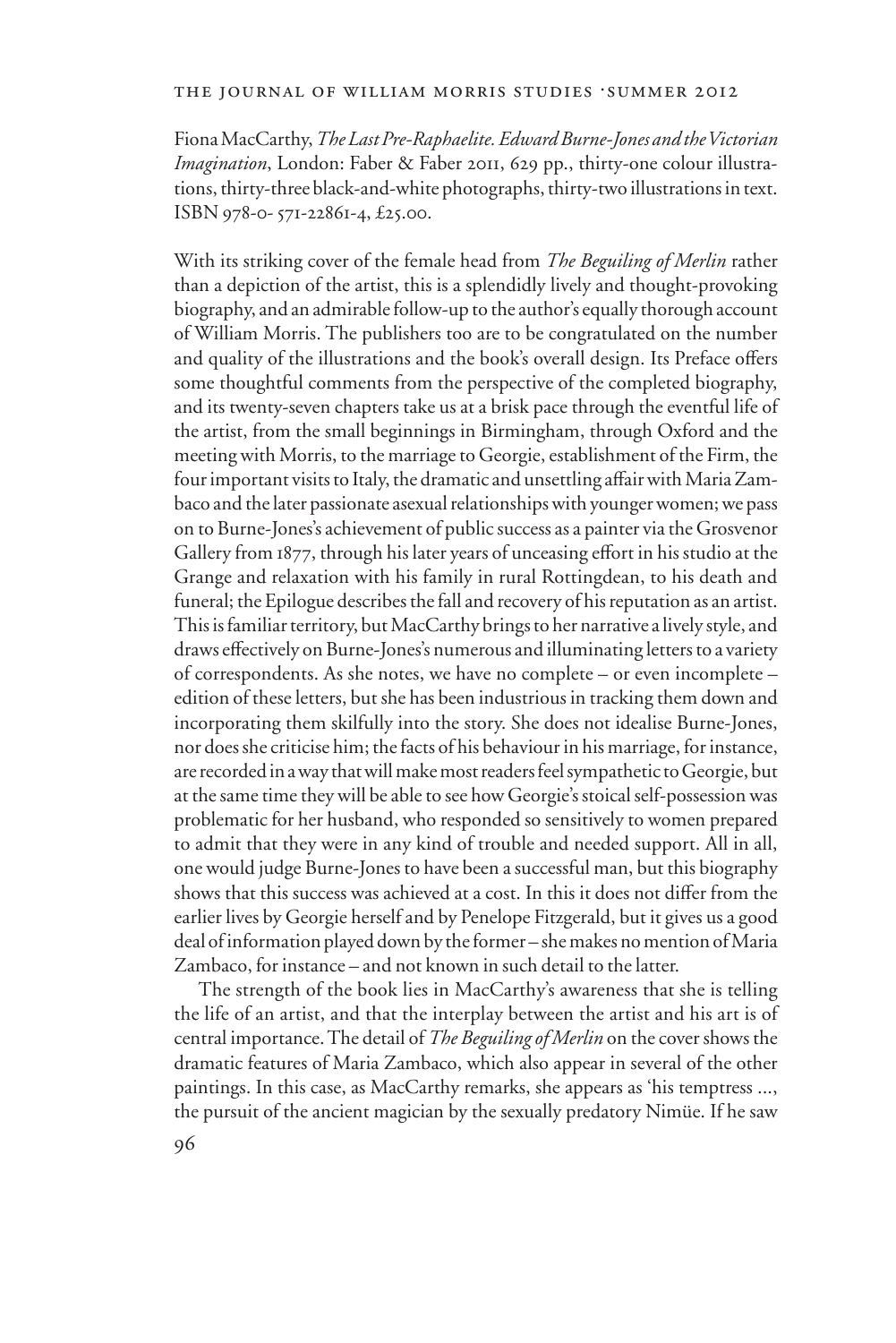her as Nimüe then he himself was Merlin'. (p. 208) This suggests how closely Burne-Jones's art was related to his life, even if he can be described by MacCarthy as 'the most supremely intellectual' of Victorian painters because of his 'range of scholarly reference' and the 'literary bias' shown in his subject-matter. (p. 28) In considering Burne-Jones the man, she is able to quote effectively from his numerous letters to the many women he admired – she remarks, tellingly, that 'Burne-Jones was never not in love' (p. xxiii) – especially those to May Gaskell published by Joscelyn Dimbleby in 2004 as *A Profound Secret*. Although Burne-Jones told May to burn his letters to her, she did not do so. Indeed, as MacCarthy remarks, 'Fortunately for posterity, few of the recipients of Burne-Jones's uniquely wild and witty, fantastical love letters did as they were told.' (p. 412) They certainly reveal his romanticism, as he tells May: 'I keep thinking of that first sight of you ... I still see those divine little figures moving in a land no man ever saw, in a light none can dream of – better than Italy sun ever did'. (p. 410) When they met, she was thirty nine, with three children, and Burne-Jones was fifty eight. He saw her at the piano in her town house, 3 Marble Arch, later writing to her that 'I watched you from the sofa and you looked like all the Queens of the world'. (p. 411)

If we are tempted to be censorious about Burne-Jones and his adored women, including those whom MacCarthy neatly calls the 'Girls on the Golden Stairs', we have to take into account the gratitude that many of them felt for his emotional sympathy and the widening of their aesthetic experience. May was later to write to Lord Milner about her vivid recollection of 'one very delicious day in London' spent 'buying a new dress (very pretty) and wandering from one lovely thing to another with B J in South Kensington. It is one of the most instructive and heavenly things I know to go round with a man who sees Beauty – clearly and simply Beauty'. (p. 414) We are reminded of other aspects of Burne-Jones's personality: his sense of humour, seen in his many witty drawings and caricatures; his support for the sadly discredited Simeon Solomon and for Constance Wilde; his vivacious and brilliantly illustrated letters to girls such as Katie Lewis and his granddaughter Angela, and his general support for liberal causes. MacCarthy makes no attempt to simplify her subject's complexity, leaving readers to draw their own conclusions.

MacCarthy's clear account of the development of Burne-Jones's art begins with Ruskin's enthusiasm for a painter whom he saw as the leader of the second generation of Pre-Raphaelites. In 1859 Ruskin wrote of him as 'the most wonderful of all the Pre-Raphaelites in redundancy of delicate and pathetic fancy – inferior to Rossetti in depth – but beyond him in grace and sweetness'. (p. 76) But Burne-Jones's art was to develop dramatically, mainly as a result of his four visits to Italy and his exposure there to new ranges of art. As Ruskin wrote enthusiastically in the fifth volume of *Modern Painters* about Giorgione, Veronese and Titian, so did Burne-Jones move his attention from the medieval to the Italian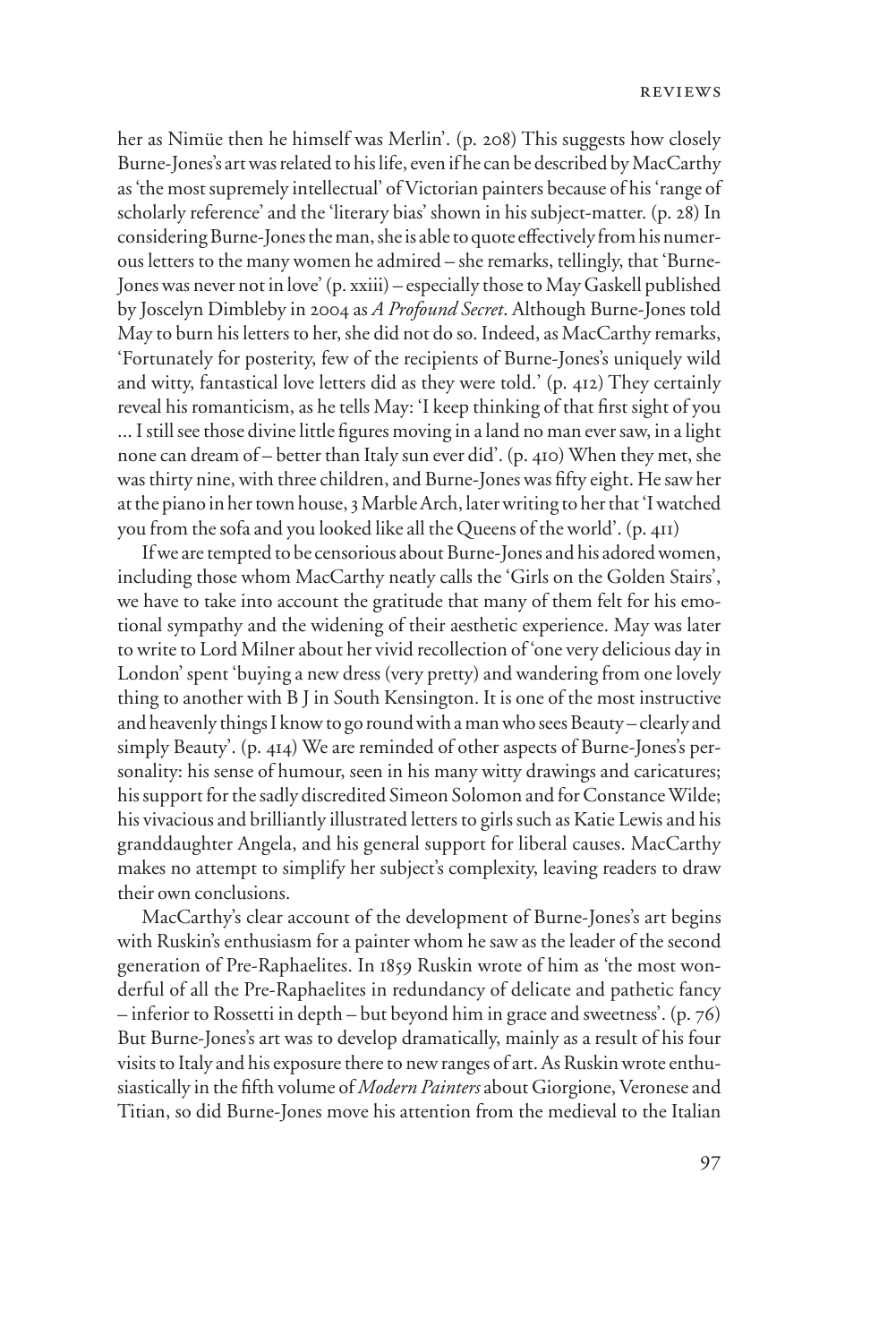sixteenth century. Then, on his second Italian journey, he painted a copy of the Luini fresco of Christ and Mary Magdalen in Milan for Ruskin, and later wrote of Luini that 'nothing is like him anywhere for perfect beauty'. (p. 149)

The relationship with Ruskin became more difficult as Burne-Jones gained in confidence and broke away from his mentor's evaluations. Most seriously, in 1871 Ruskin denounced the 'dark carnality' (p. 223) of Michelangelo's art, which Burne-Jones had come greatly to admire. MacCarthy argues persuasively that in the 1870s his style moved away from the 'relatively static and decorative classicism' of the previous decade to work of 'greater dramatic power and psychological depth', (p. 239) in paintings such as those greatly admired at the Grosvenor Gallery in 1877. In discussing Burne-Jones's relationship to Frederic Leighton, Mac-Carthy gives a central insight into his art when she states that Leighton thought art more important than narrative, while Burne-Jones 'loved a story more than anything on earth'.  $(p. 193)$  She writes appreciatively about a number of specific works, including *The Golden Stairs* and *King Cophetua and the Beggar Maid*, which, MacCarthy argues, 'sums up most exactly his philosophy of art, his conviction that a life through beauty was everybody's birthright regardless of their income or social position'. (p. 341) She writes equally well about *The Briar Rose* sequence, for which Burne-Jones' wonderfully supportive patron William Graham obtained £15,000 from Agnew's the dealers. She argues that the sequence is 'one of Burne-Jones's most intensely and enchantingly Pre-Raphaelite works in its exactness of decorative detail, its truth to nature, its verisimilitude'. (p. 402)

Nevertheless, there is no general discussion of Burne-Jones and Pre-Raphaelitism, which makes the book's title something of a puzzle. For Burne-Jones's art was never static. As late as the successful retrospective exhibition of his work at the New Gallery in 1893, MacCarthy argues, we can sense 'a new confidence and clarity of vision' in 'the colossal strangeness of Burne-Jones's later works' (p. 426) – a striking and insightful phrase. Towards the end, a good deal of attention is rightly given in this context to the immense unfinished painting *The Sleep of Arthur in Avalon*, which members may have seen on its triumphant return from Puerto Rico to the Tate in 2008. MacCarthy finds that in it 'Burne-Jones is at his most romantic, poetic and abstracted': 'It is anti-materialist and supra-politics. *Arthur in Avalon* pours scorn on the commercial values of the art market in its very unmarketability'. (p. 475) Nevertheless, we are told later, the painting, ignored by the Tate, was bought in a sale in 1958 by the Puerto Rican industrialist and philanthropist Luis Antonio Ferre, and exhibited in a purpose-built gallery in Ponce.  $(pp. 533-4)$  Even Burne-Jones's art could not finally defeat the market.

Another strength of the book is the importance attached in it to Burne-Jones's work in a variety of media apart from painting. We learn about his early work in stained glass and his great contribution to the Firm and the Company in this medium. Already during the middle 1860s, MacCarthy argues, he is showing 'his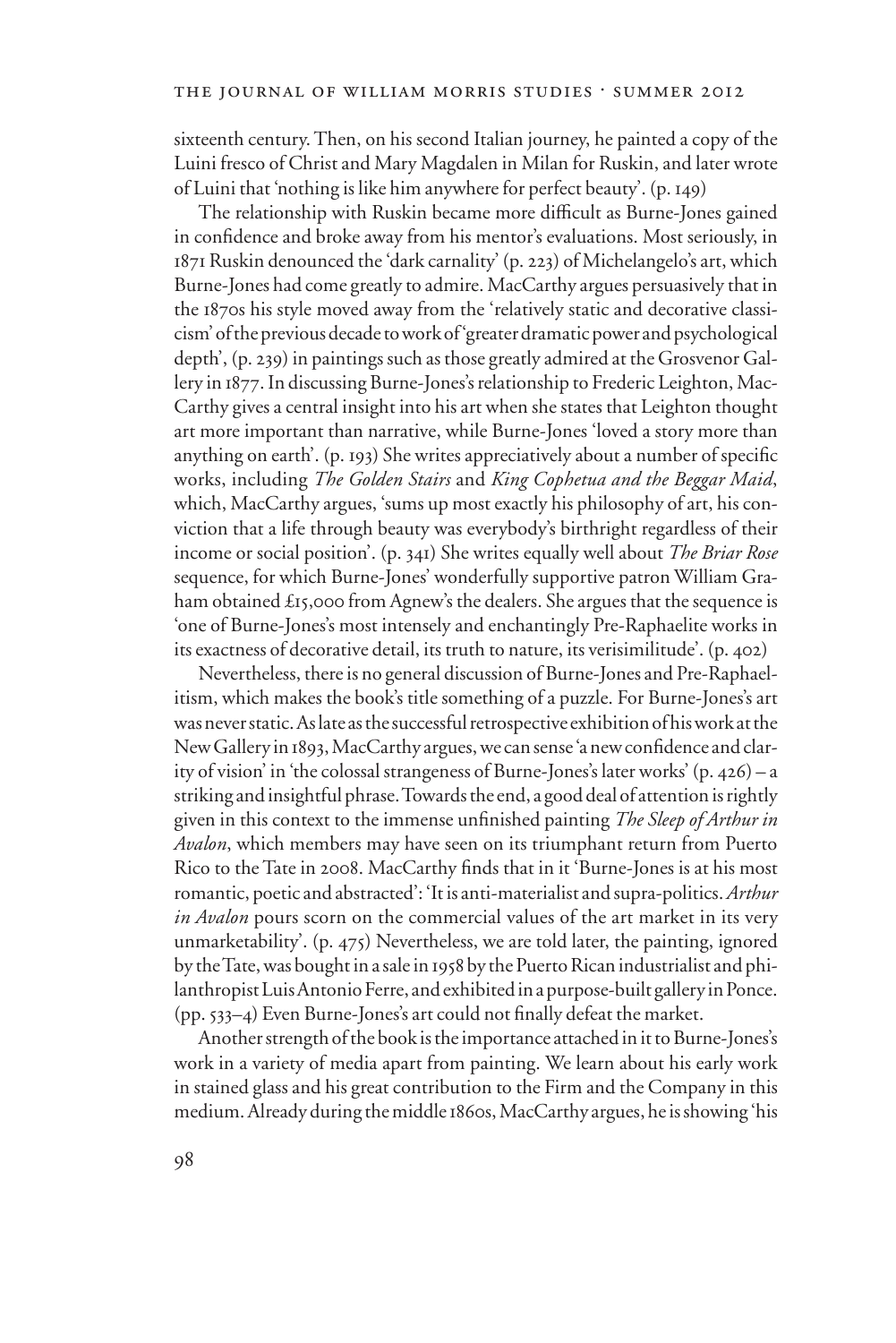great élan, his sure sense of composition' in the designs for the 'superb dramatic windows' of the church in Lyndhurst, and the 'beautifully poignant depiction of St Mary Magdalen' in the church at Ladock in Cornwall. (p. 184) The work in stained glass continued of course until the end of Burne-Jones's life. MacCarthy is eloquent about the *Last Judgement* window in Birmingham, which she considers his finest; she writes of 'its almost Expressionist quality of movement, the fluency with which the design spreads right across the whole surface of the glazing, the relationship between the stained glass and the architectural masonry that frames it. Light shines out of darkness. It has something of the power and coherence of a vast symphonic poem.' (p. 471) It is a pity that the excellent illustrations do not include this window, but there is a reproduction of the contemporary Gladstone memorial window at St. Deiniol, Hawthorden, described as 'A beautiful example of his later, more free-Xowing, designs for stained glass'. (Plate XXI)

Burne-Jones's work in other media is also highly praised. For instance, Mac-Carthy gives an illuminating account of the complicated manner in which the mosaics for the American church in Rome were prepared – Burne-Jones never actually went to Rome at the time – and praises the quality of the *Annunciation*  and the *Tree of Life*, the two mosaics completed and installed in Burne-Jones's lifetime. In another medium, MacCarthy argues that Burne-Jones's contribution was essential to the success of the tapestries produced at Merton Abbey, since 'William Morris's solo designs were relatively clumsy' and it was only in collaborative work that Morris and Co. tapestry achieved 'its real originality'. (p. 387) She argues that *The Adoration of the Mag*i tapestry, originally made for Exeter College, Oxford, in 1886, and reproduced in nine further versions, 'found its way into the spiritual experience of the nation, like Hunt's *The Light of the World*', though she suggests that it is not so much 'a straightforward Christian interpretation' as one embodying what the *Art Journal* called the artist's 'peculiar vein of mysticism'. (p. 389) Thus there is ample evidence for the claim that, by the time of the formation of the Arts and Crafts Exhibition Society in the winter of 1886, 'Just as much as William Morris, though in another way, Burne-Jones was the role model for the Arts and Crafts'. (p. 383)

As to his relations with Morris, MacCarthy is in a position to write with authority, and does so here. She takes what we may call the political element in Burne-Jones more seriously than some other commentators, as her remark about *King Cophetua and the Beggar Maid* – quoted above – shows. She tells us of Burne-Jones's admiration for Parnell and his sympathy for Irish nationalism, as well as his involvement in the Eastern Question Association, of which Morris was treasurer. But the Association fell apart in 1878 when Gladstone changed his mind and supported Disraeli's policy. 'Our heads will sink with shame at the dishonour and business of such a war as people want now', a disillusioned Burne-Jones wrote to Rosalind Howard. (p. 279) The depth of his disillusion with poli-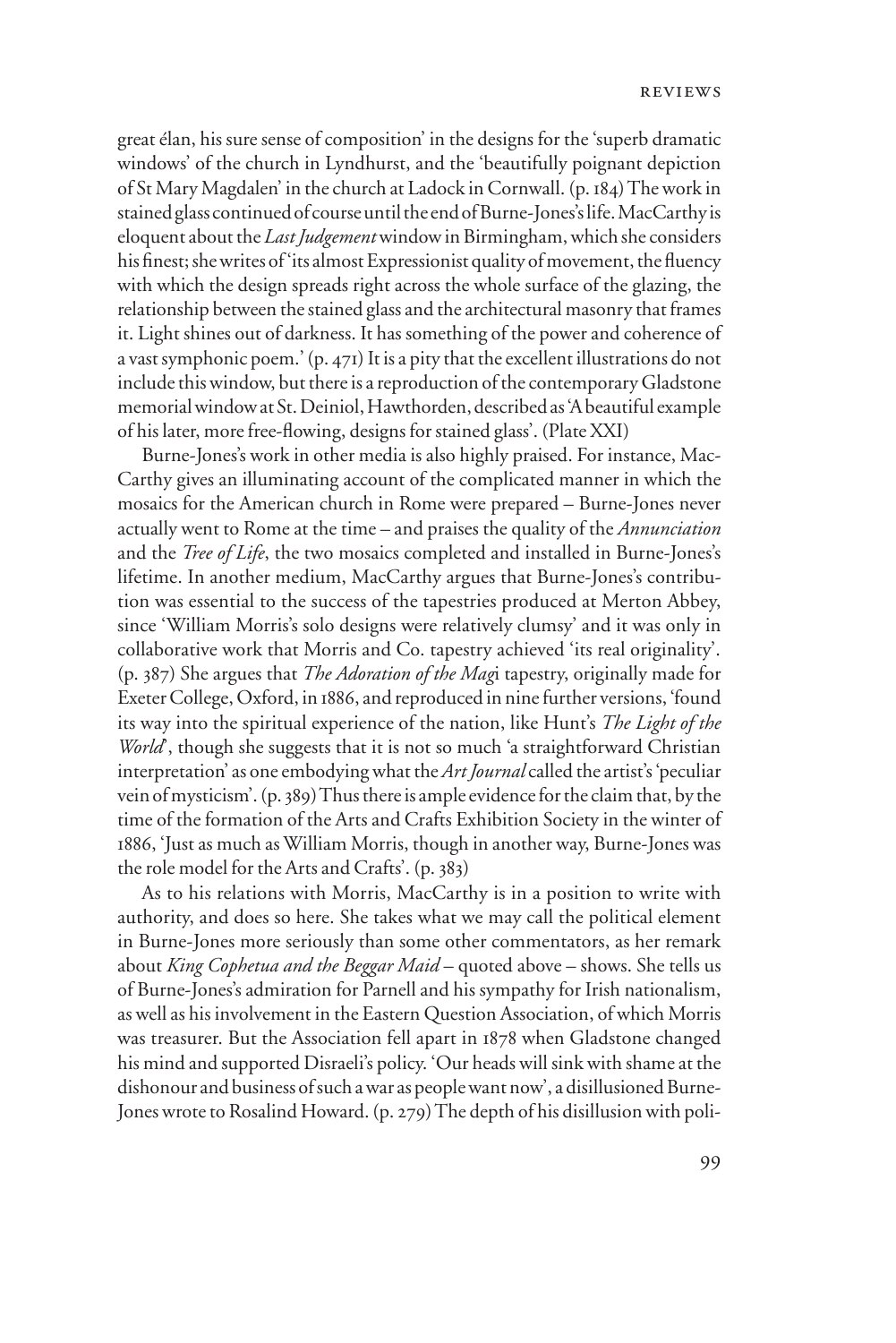tics drove him back to his studio, while Morris's experience pushed him towards Socialism. When this led Morris into dangerous situations as on Bloody Sunday in 1887, Burne-Jones sank 'into a misery of incomprehension', we are told; in his view 'Artists were made to make art, not to dissipate their energies and talents by marching on Trafalgar Square.' (p. 350)

But as Morris's energy declined during the 1890s, and his activities for Socialism grew less strenuous, the two men came together again. 'The close creative partnership between Morris and Burne-Jones was resurrected', MacCarthy notes, though sadly 'at a time when both men were ageing visibly'. (p. 429) Morris's establishment of the Kelmscott Press in 1891 provided one avenue for cooperation , and we are given a full account of Burne-Jones's contribution in the form of the 106 illustrations by him that appear on Kelmscott Press books, published at a time when he was also producing designs for stained glass and tapestries for Morris & Co. Their work together on the Kelmscott Chaucer, which brought them happy memories of their shared enthusiasm for Chaucer's works when they read him at Oxford, is nicely commemorated in the 1896 cartoon of Chaucer embracing the two friends, with the inscription 'Bless ye, my children'. (Reproduced on p. 466) Slightly bizarre evidence of the closeness of the relationship at this time is shown when Burne-Jones was so keen to introduce May Gaskell to Morris that he took her to Kelmscott House, a place which Burne-Jones tended to avoid, finding its atmosphere gloomily reminiscent of *Wuthering Heights*. May was disconcerted by Morris, who appeared unkempt, and in her view unwashed, direct from work at the Press. Burne-Jones wrote to assure her that 'he really is [clean] underneath' and that Morris had greatly appreciated her visit. (p. 414) By the end of her account of the relationship between the two men, MacCarthy has surely succeeded in what she tells us was one of her aims, 'to bring Burne-Jones out from under William Morris's shadow'. (p. xxii) Readers may well be stimulated to debate by her challenging conclusion that 'creatively Burne-Jones was more than Morris's equal. He was the greater artist although Morris was unarguably the greater man'. (p. xxii)

*Peter Faulkner*

Susie Harries, *Nikolaus Pevsner: The Life*, London: Chatto & Windus, 2011, 866 pp., Forty-four black and white illustrations. ISBN 9780701168391, Hbk, £30.

Sir Nikolaus Pevsner, whom we revere as one of the founders of the William Morris Society, is the subject of this long biography. It is a well-balanced narrative, full of good stories and extracts from personal papers, very readable and easy to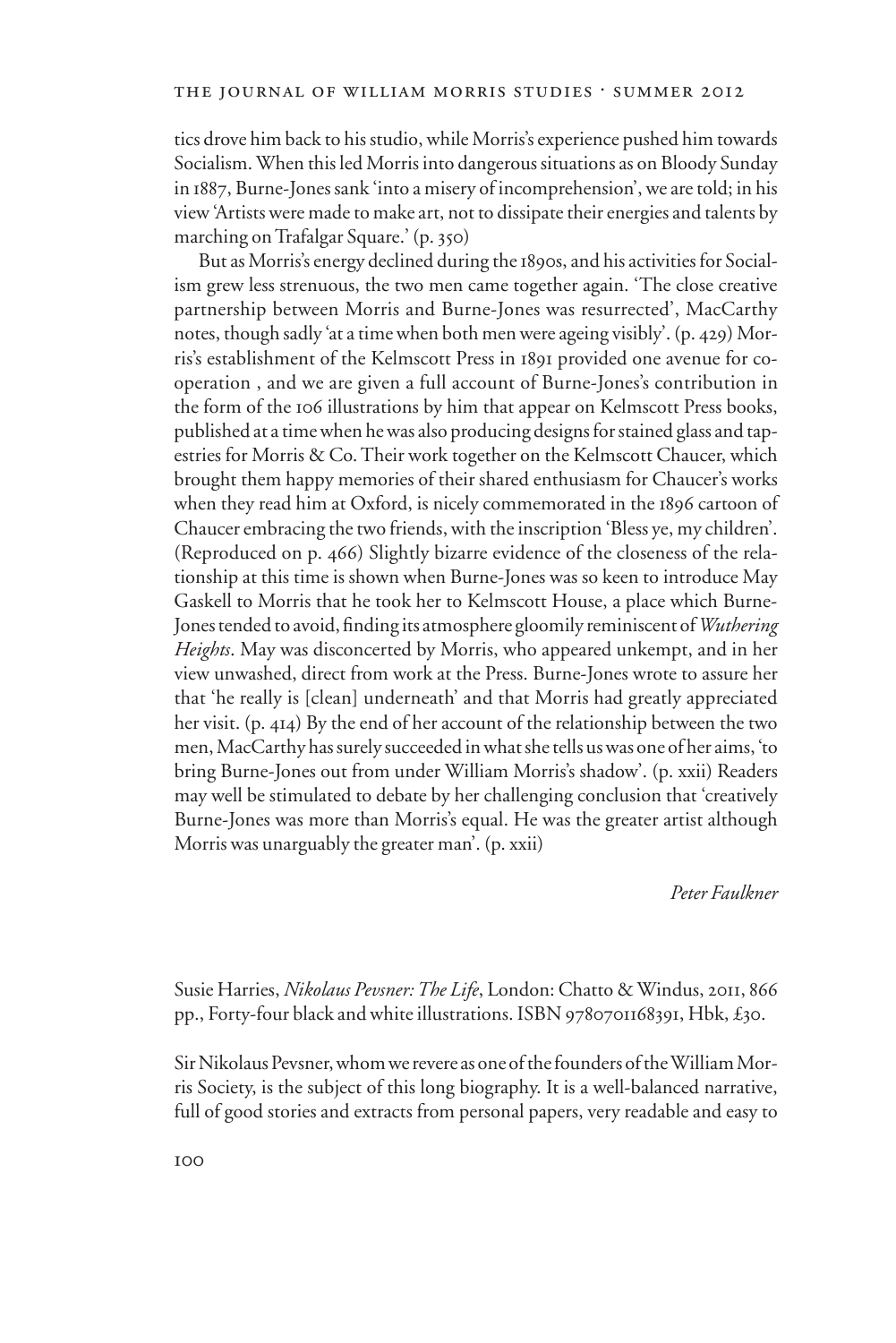follow; but I do not think there is enough analysis at the level that the subject requires. Still, the author realises that Pevsner was not a simple soul, in spite of the way he beamed out at us from harmless-looking spectacles. He was very much a part of the angst-ridden world of the twentieth century, and needed to dodge about on his route to becoming a national treasure.

There is good coverage of the German background. Pevsner, an assimilated Jew who called himself a Lutheran, found that the promise of a career as an Art Historian could not be fulfilled in the Germany of the 1930s. In September 1933 he was dismissed from his post in Göttingen University and tried to find employment in England. For a time he still thought that he would be able to come to terms with the Nazi regime; this has been a stumbling block. Was he really so naïve? Or like many people in similar situations, did he have problems with giving up a comfortable life and going into exile?

He was a mature family man when he came to live among the English; unlike many of his contemporaries who retained their accents, Pevsner worked hard at the language. More than that, he was determined to solve the baffling problem of English humour, and found himself able to make jokes in English. For all his efforts he never obtained a full-time academic job at this stage, which was not surprising since the discipline of Art History was not recognised in many British institutions. At one time he became a buyer of glass and textiles for Gordon Russell.

He was lucky in that his wife Lola and two of his children had been able to join him, because, when war came, his eldest child Uta remained in Germany. His mother Annie made every effort to avoid transportation, but in 1942 she committed suicide rather than go to a death-camp. Although he had received a permanent permit to remain in Britain in 1938, Pevsner, like many others, was himself interned for a while during 1940. When he was released there was no hope of getting an academic position, and he found himself clearing rubble in Kentish Town. He reflected: 'Why shouldn't a man like me – a creature of luxury, author, lecturer – try to earn my money honestly and usefully, try to offer some help to England in this way?' Fortunately, in November 1941, Jim Richards offered him the assistant editorship of the *Architectural Review*, and his friendship with Allen Lane led to the editorship of King Penguins in 1942. This was a remarkable series, especially if you consider when it was launched: his own book on *The Leaves of Southwell* contained an introduction which deals with the position of the artist in the Middle Ages, an essay still of interest to followers of Morris. He became renowned for *An Outline of European Architecture*, published by Penguin in 1943. This has never been out of print, and is responsible for making a whole generation look at buildings.

Towards the end of the war he shared with Allen Lane and many others the ideal of England as the New Jerusalem, which was to arise from the ruins around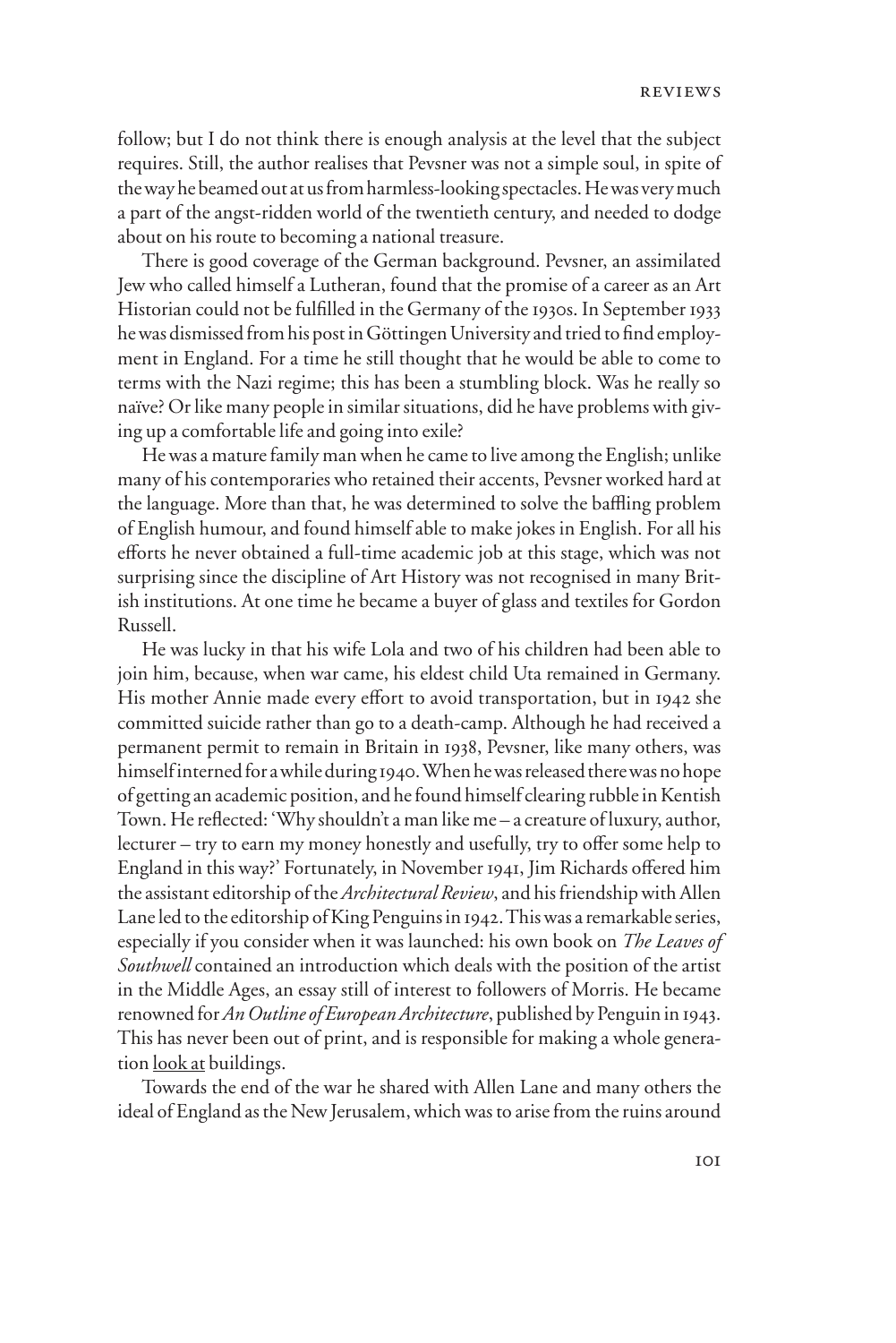them, a socially responsible society clad in new architecture. In this context Lane gave Pevsner a free hand to embark upon the *Buildings of England* and another series on the history of Art and Architecture. The *BoE*, often to be referred to simply as 'Pevsner', is really the hero of this book. Guidebooks had been prohibited during the war, so that there was an appetite for such a series when peace came. Harries compares the idiosyncrasies of the early editions and the tidying up which followed: Pevsner sometimes showed his irritation with uncooperative landlords, but also put in some rare flights of fancy. In *Cornwall* (1951), at St Ruan Major, he describes the church of St Rumonus, 'so little visited that at the time of writing a white owl was nesting in the timbers of the S porch roof'.

During the fifties Pevsner was gradually accepted as an authority, and held a number of academic positions. From his base at Birkbeck College he went out on lecture tours throughout the country, and became Slade Professor at Cambridge, where he was immensely popular, from 1949 to 1955. A student said: 'In the period just before lunch we flocked to hear him on fine art, and just before dinner (both unpopular times) ... to hear him on architecture'. Pevsner shared his pleasure with the city of Cambridge; 'My happiness is also due to ... the wonderful chance of being able to walk through a town for a whole mile without being hurt by the sight of a single building. That can only happen in three towns in the whole of England'.

From this point on the narrative is largely concerned with the progress of the *BoE* and the honours that this modest man began to receive. As I read on I began to see that the author is clearly a supporter of the Establishment and has difficulty, in spite of her many jokes, in dealing with Pevsner's left-wing leanings. For example, we learn a lot about the aristocratic connections of the original committee of the Victorian Society, of which Pevsner soon became a leading member. Alas! Pevsner, she is at pains to point out, was not respectful to the aristocracy, who, of course owned many of the country houses he wished to visit. Nor did he have any time for what she calls the 'landed interest'.

And so, either inadvertently or because of her bias, the William Morris Society is never mentioned throughout the book. I would therefore like to conclude with my own tribute to Nikolaus Pevsner, who was one of the kindest men I have ever known. In 1960, while I was working for the WEA in Nottingham, I wrote to ask him to give a lecture on Morris, and booked a large hall. All was going well when I received a telephone call from him. He had written the Saturday I had chosen into his 1964 diary! (I still marvel at this as I assumed that some printer had provided him with stock for future years.) However, he kindly agreed to come a fortnight later and I duly notified those who had applied. The hall was full; I operated the projector and he solemnly banged on the floor of the stage to summon the next slide. Afterwards he suggested that somebody as interested in Morris as I appeared to be should join the Society, and so I did. To this day I still remember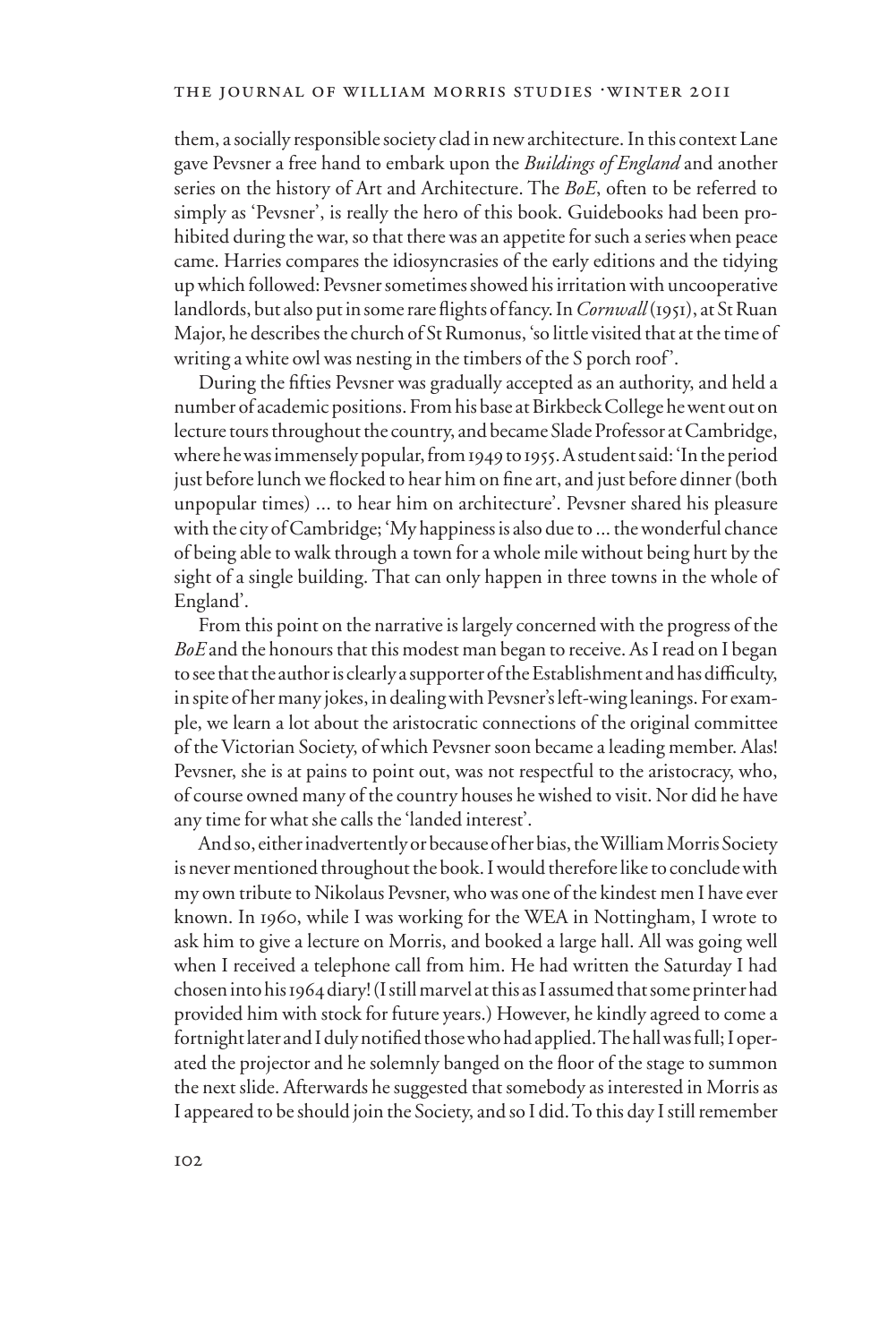the man who said to me: 'I will go anywhere to lecture on William Morris'.

The relation between the two is discussed by Peter Faulkner in 'Pevsner's Morris', *JWMS*, XVII, No. 1, (Winter 2006), pp. 49–71.

*John Purkis* 

Paul Ward, *Red Flag and Union Jack: Englishness, Patriotism and the British Left,*  1881–1924, Ipswich, Suffolk: Boydell Press, 1998, 240 pp. ISBN 978-1-84383-636-0, £17.99.

*In Red Flag and Union Jack*, originally published in 1998, re-published in paperback in 2011, Paul Ward describes the relation between the British Left and nationalist and patriotic feeling during the late nineteenth and early twentieth centuries, beginning with various socialist thinkers and movements (including William Morris and the Arts and Crafts), before focusing on Labour formulating itself as a 'national' party and taking office in 1924. The terms 'oppositional Englishness' and 'radical patriotism' are used to describe a viewpoint which differentiated the state from the nation, whilst 'social patriotism' is the idea that government and state are integrally linked to 'Britain' or 'Englishness'. Ward argues that the Labour Party moved from radical patriotism to social patriotism, resulting from a greater belief in a democratic system which saw the ruling government as a legitimate representation of the nation. He also argues that radical patriotism survived further into the twentieth century than hitherto assumed; some critics placed its end in the aftermath of the Boer War, while Ward follows it into the First World War.

Chapter One summarises the relation between politics and an idea of the 'nation'. As in the rest of the book, wars and revolutions are regarded as catalyst points which force political thinkers to support or reject patriotism or, in this case, Englishness. Sometimes this leads writers to declare that they are English first and socialist second, as did Robert Blatchford when supporting the Boer War in 1899, and some socialists the First World War in 1914. Chapter Two is the most relevant to Morris, describing models of 'oppositional Englishness' which utilise a golden-age concept of a nation's past to inspire social development in the future. *News from Nowhere* – in which 'the best has been taken from the past and thrust into the future'  $(p, 27)$  – is used as an example, and the novel is placed in the context of other writers who used the past and a version of England for political ends; most notably Blatchford in *Merrie England*, said by Ward to be more influential in its time than *News from Nowhere*. The next two chapters span the period 1881 to 1906, and describe the tensions between socialist writers and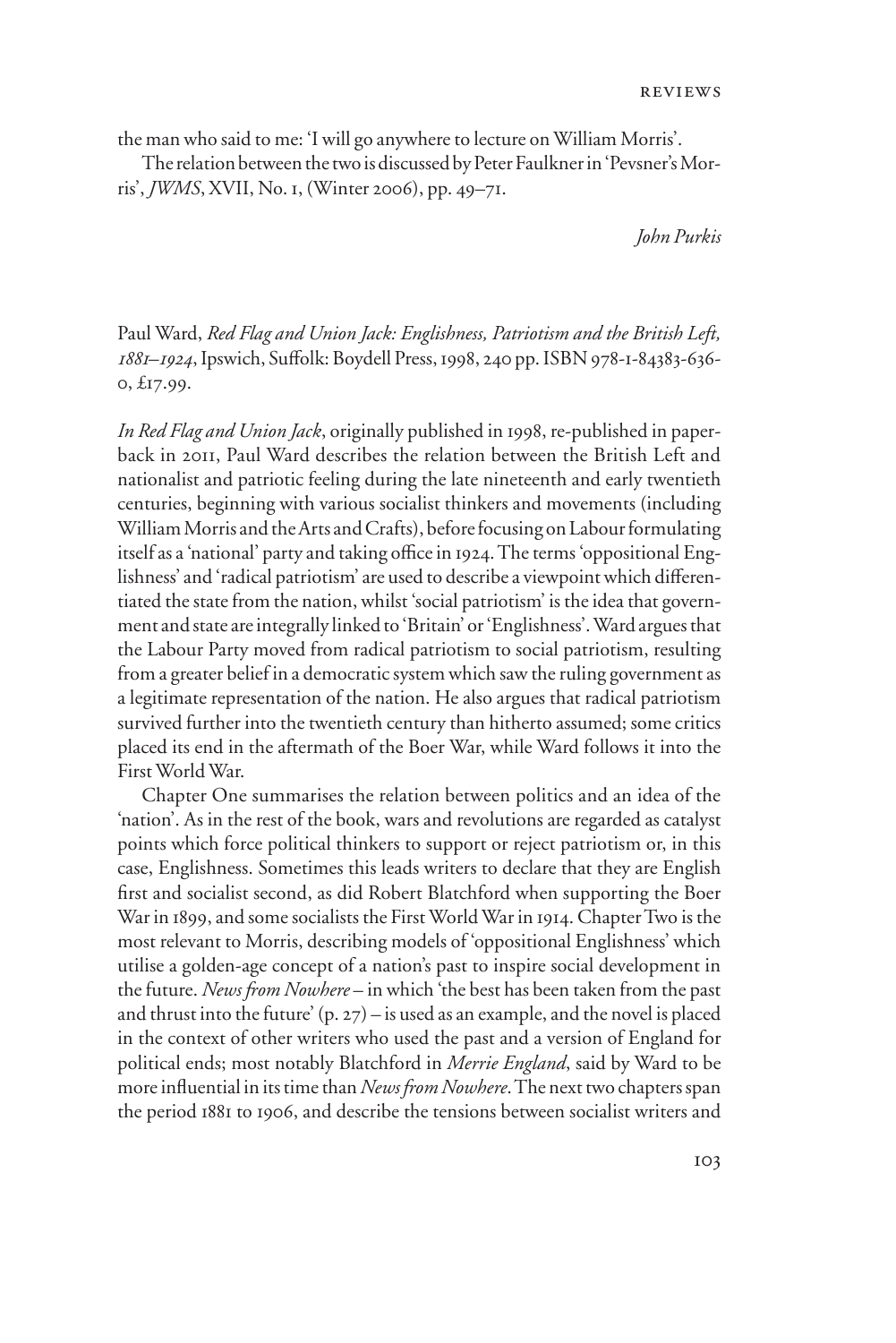accusations of foreignness – which Morris satirised in his play *The Tables Turned*, where in Part One the judge assumes that cockney 'revolutionists [...] are foreigners' – as well as the difficulty of reconciling socialism with the British Empire and the Boer War.

The rest of the book shifts attention to the Labour Party, as it changed from a left-wing pressure group which proclaimed itself socialist in 1918 to a national party. Chapter Five covers the transition to parliamentary socialism while also identifying the continuing presence of 'radical patriotism' in opposition to the state. This stance is complicated by the threat of the 'German menace' and the declaration of war, which dominate the next three chapters. The war made patriotism, and whether socialists supported their country in a global sense, an important topic – and Ward does an effective job of including both pro-war and antiwar viewpoints as they existed before in the Labour Party. The last two chapters follow Labour's responses to the Russian revolution, and consider the nature of the British Empire, as political thinkers continued to grapple with the question of whether their support should be given to other countries in a context of global socialism, or their own country should come first. Ward concludes with a summary of 'British socialism' through to the Second World War. This is described as an 'invented tradition' formed by left-wing thinkers using nationality – mainly ideas of Englishness – to justify their social policies.

Morris is not mentioned as much as he perhaps ought to be – and when he is referred to, it is mostly for his role in the Arts and Crafts rather than as a socialist writer and thinker. He is included in a list of thinkers who 'adhered to the socialist movement', suggesting that he followed socialist thinking rather than contributed to it himself. Instead, through his Arts and Crafts work, Morris is described in limited terms as a 'guardian of rural Britain against the encroachment of urban capitalism'. (p. 5) In 1924, however, we are told that Sidney Webb referred to Morris at the Labour Party conference, describing him as a 'great British socialist', who reaffirmed 'the ancient doctrine of human fellowship'. (p. 181) Ward writes that 'it is not quite unnecessary to draw attention to Morris's *News from Nowhere*' in his footnote to Webb's speech, when drawing readers' attention to Morris is surely essential at that point. He quotes a passage from the book which seems to contradict Webb's belief that 'class war' was unnecessary, but does not mention Morris's beliefs about fellowship and life – most famously delivered in *A Dream of John Ball* – which Webb was directly referring to in his speech. The book aims to provide an overview of British socialism and nationality, and not to focus too much on individuals, but even with a broad scope Morris's contribution as an English socialist writer should have a more notable presence, especially when that contribution is so long-lasting in its influence.

Attitudes and responses to Englishness are almost exclusively considered through degrees of patriotic feeling, to the extent that issues regarding that con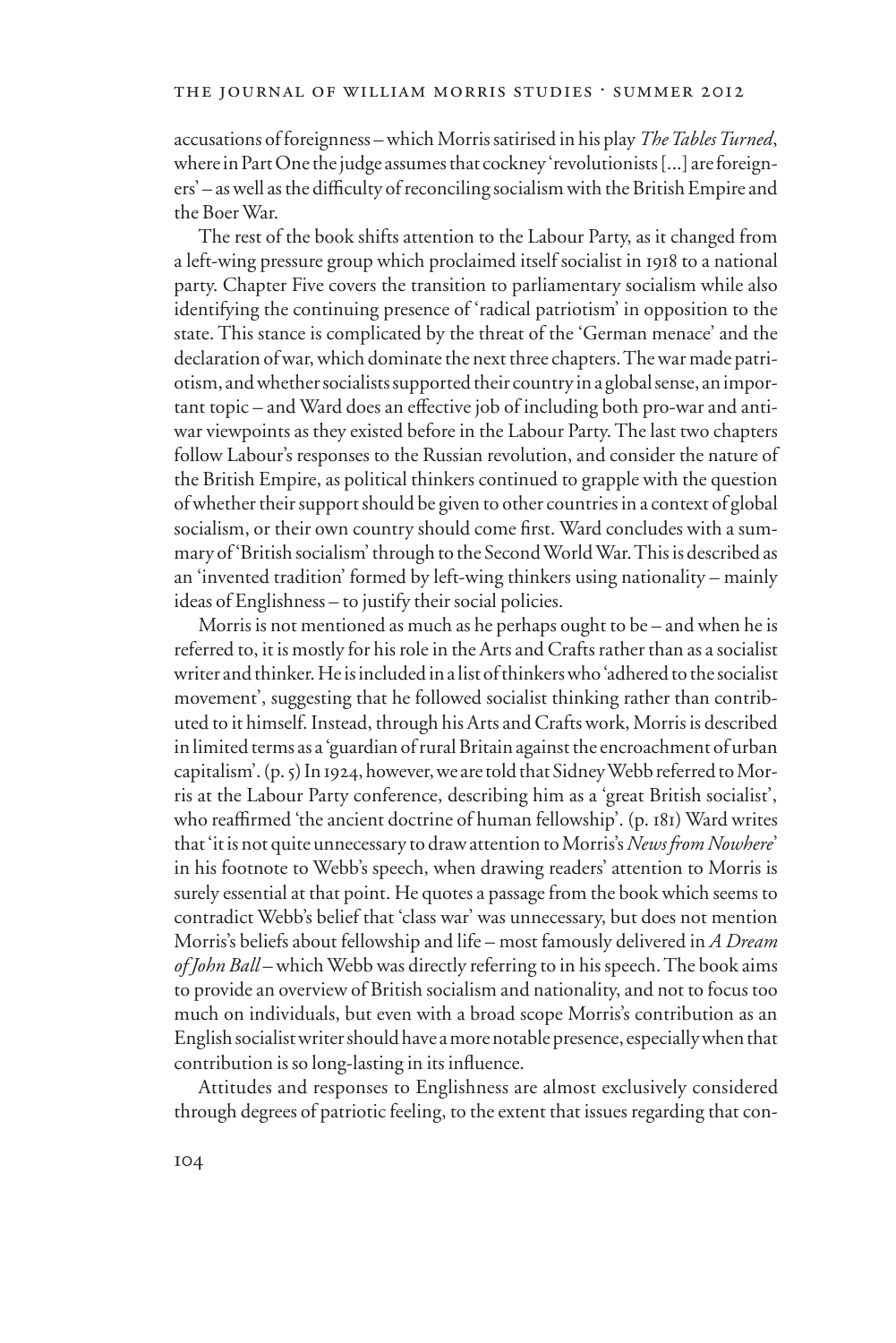cept are sometimes forgotten, particular when the book discusses the Boer War and First World War. Ward asserts that 'cultural attitudes to Englishness among the left' is a theme of the book, albeit one, as he admits, 'taken up rather tenuously'. (p. 5) Morris's presence in the book would doubtless have been greater had cultural attitudes been more of a focus. Other writers have addressed that subject, however; for example Michelle Weinroth in *Reclaiming William Morris* (1997), which describes the tension between aesthetics of 'Englishness' and anti-imperial socialism in Morris's legacy.

This paperback edition is an exact copy of the hardback from 1998, including the repetition of a few small typographical errors, and the sometimes confusing lack of capitalisation of book titles and the use of 'left' in a political sense. It is, overall, a well-researched and referenced book, which will be of great interest to those concerned with the formation of the Labour Party, and the wider struggle between socialism and patriotism, but it has limited appeal for readers looking for an account of Morris's place in this context.

*Gabriel Schenk*

James C. Whorton, *The Arsenic Century. How Victorian Britain was poisoned at home, work & play*, Oxford: Oxford University Press, 2011, 412 pp. Hbk ISBN10: 0199574707, £16.99; pbk ISBN10: 0199605998, £9.99.

James Whorton's account of Victorian Britain and its intimate relationship with arsenic depicts a society ignorant of its own excess, where technology based on arsenic compounds in combating pests, decorating walls, even the human body, often overrode all other considerations. Flooding of everyday lives with arsenic in various forms brought profound changes to food, medicine, drinking water, occupational and domestic health, human relationships, and wealth. For much of the nineteenth century, the British public was also gripped by 'arsenic fever'; the perception (and media creation) that deliberate arsenic poisoning was more common than it really was. Widespread use of arsenic in various forms, especially in pest control, together with ease of purchase and availability, contributed to its reputation. Accidents caused by inadvertent contamination of food and drink, especially beer, were notorious, as were those of deliberate adulteration of food, in order to increase profit margins. Finally, in January 1901, the Royal Commission on Arsenical Poisoning from Consumption of Beer, chaired by the great physicist Lord Kelvin, established regulatory concentrations ('tolerances') for arsenic in goods via the Food and Drugs Act of that year. These were soon adopted by the USA, and later the WHO. 'Arsenic' here, by the way, means 'white arsenic'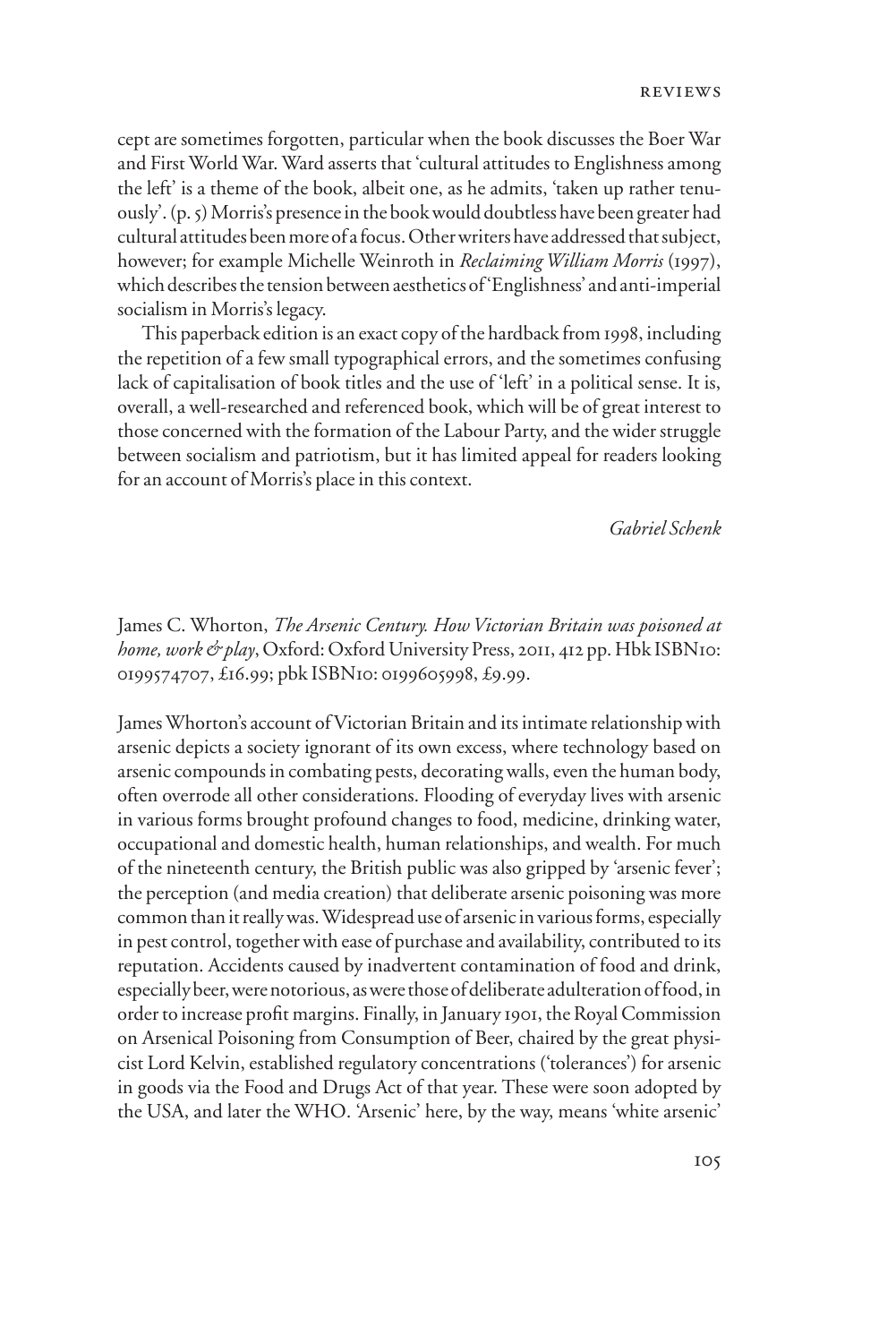– arsenious oxide or arsenic (III) oxide  $(As<sub>2</sub>O<sub>3</sub>)$  – rather than the un-combined element. The chemist in one of us would refer to this as its speciation, that is, its chemical type or form.

For Morrisians, we suppose, the word 'arsenic' either signifies wallpapers, Madeleine Smith, Devon Great Consols, or all three. These subjects are indeed dealt with here, extending the material in Andrew Meharg's *Venomous Earth*, 1993, and building on Paul Bartrip's excellent (and more dispassionate) account in the *English Historical Review*, 1994. As to the first, the Victorian love of arsenic 'green' meant that some fifty shades of this colour were available, with a bewildering range of names; Scheele's green (copper arsenite;  $CuHAsO<sub>3</sub>$ ), Brilliant green, Schweinfurt green (copper acetoarsenite), Paris, Vienna, Munich and Leipzig greens – named for the cities below which they were used to poison sewer rats – even Emperor and Emerald greens. These were used not only in paints and wallpapers, but in documents, toys, confectionery and its wrappers, playing cards, curtains, hats, artificial flowers, even ball gowns and socks. To say that arsenic was 'in the blood' was probably literally true.

Despite attempts by women's societies (e.g. the Ladies' Sanitary Association of 1857) to educate, and the *British Medical Journal* blaming arsenic for numerous mental and physical ailments: despite evidence presented to Parliament from the National Health Society, from GPs and Medical Officers, and from some twenty other countries, by the 1860s, the use of wallpapers employing green pigments containing arsenic was rife. Instead, the public was alerted to such 'dangers' by the popular press, as well as by melodramatic novels such as *The Green of the Period*, and *Minsterborough*. Many manufacturers, however, including Morris, who years later described doctors at this time as 'bitten by witch fever', were confident their products were safe, even in the face of what appeared to be mounting evidence. They were not alone. Many physicians, including the Principal of the Laboratory of the Government Chemist, rejected the evidence until apparent first-hand experience changed their opinion.

The 'free-from-arsenic' campaign of the 1870s, however, as well as some manufacturers advertising wallpapers as 'arsenic-free', slowly eliminated their production, if not their presence; Morris & Co. made this change perhaps rather late, in 1883. Removal of old wallpaper (itself hazardous) was also thought preferable to slow, dust-laden effects over time. Even the walls of the royal palaces were stripped. Introduction of new, organic-based aniline compounds produced from coal-tar – 'the purples from Perkin'; all hated by William Morris – together with a further 'shy away from green' campaign, began very slowly to loosen the stranglehold of arsenic on colour production. By 1900, a Home Office report indicated that wallpapers were largely arsenic-free.

However, none of these campaigns, popular or official, was based on sound science, but on circumstantial evidence, some of which, such as that presented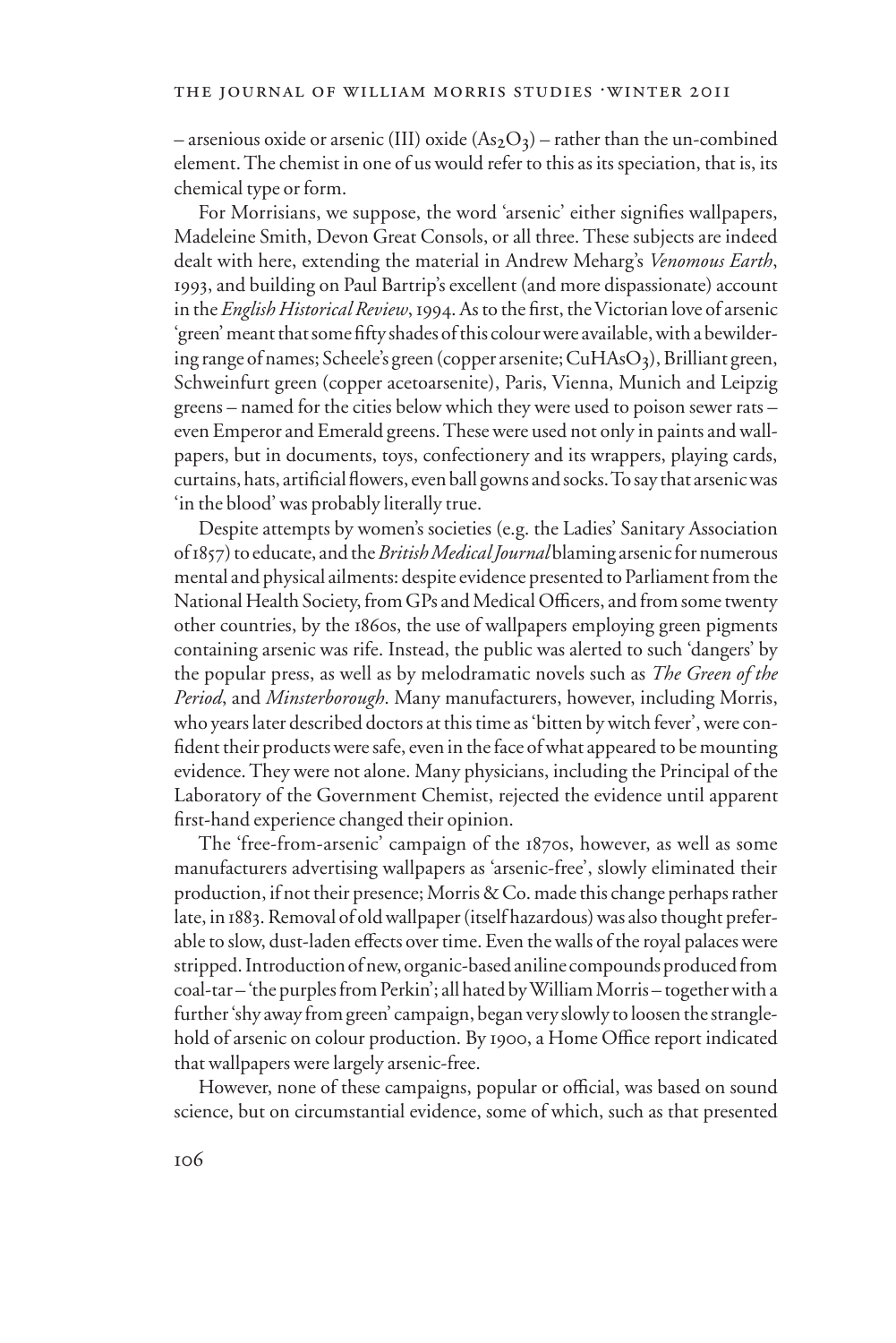in *The Lancet*, came from writers whose families had 'suffered' arsenic poisoning, and who were therefore not entirely disinterested. And as it turns out, the evidence on which they were based was indeed flawed, in that there never was a 'silent but deadly' mysterious gas given off by arsenical wallpapers, even in damp houses (See William Morris Society Newsletter, Spring 2011, pp. 10–17); a conclusion published in 2005 which Whorton does not mention. (Arsenic dust from old paints and wallpapers was another matter, however). Therefore, William Morris may well have been over-dismissive of 'evidence' that he was poisoning his customers – he blamed their illnesses on the indoor water closet – but he was not actually guilty in this matter, despite what many still believe.

 As to Madeleine Smith, and 'arsenic fever' in general, the problem was that the symptoms of arsenic poisoning are very similar to those of bacterially-based gastro-enteritic disease, itself common in an epoch of unsound drinking water and indifferent food preservation. As well as widely employed as rat poison, arsenic was also used as a medicine to treat asthma, psoriasis, eczema and chorea; the ubiquitous 'medicinal' Fowler's Solution was still registered in the British Pharmacopoeia in 1952. Self-administering of near-lethal quantities of arsenic was also common; in soaps and wafers amongst women, in order to enhance 'beauty', and in men to increase potency, prowess, weight-gain, even stamina. Even Darwin's constant poor health may have been at least partly due to his ingesting arsenic for his various 'ailments'.

Not until the Coroners Act of the 1860s were all cases of suspicious death followed up. Forensic tests for arsenic, introduced from the 1830s, were prone to 'false-positives'. When life insurance policies and burial clubs were introduced, on a 'pay-into-weekly' basis, temptation for 'early realisation' became quite common. With limited chemical knowledge, law courts often set chemist against chemist in their presentation of evidence, and ironically became *de facto* traininggrounds for poisoners. Madeleine Smith, found 'case not proven' under Scottish law, though demonised by the press, was given the benefit of doubt because her supposed poisoned lover, Emile L'Angelier, was known to self-administer arsenic. After her trial, she left Glasgow for the South Coast in order to escape notoriety, and – as many Morrisians will know – married George Wardle, later business manager of Morris & Co., worked for 'the Firm' as an embroiderer, and became treasurer, and librarian, of the Bloomsbury branch of the Socialist League. More recently, still demonised by some (e.g. Professor Meharg), she has become something of a *cause célèbre*, in that her real 'crime' may have been that although not married she and Emile had enjoyed 'an improper connection'.

Occupational exposure in mine, office, factory or farm underpinned other routes to chronic (and sometimes acute) arsenic poisoning. Roasting of arsenic ores, and scraping of oxide condensate from flue walls at mines such as Devon Great Consols, led to a variety of skin diseases ('arsenic pock'), and to cancer of